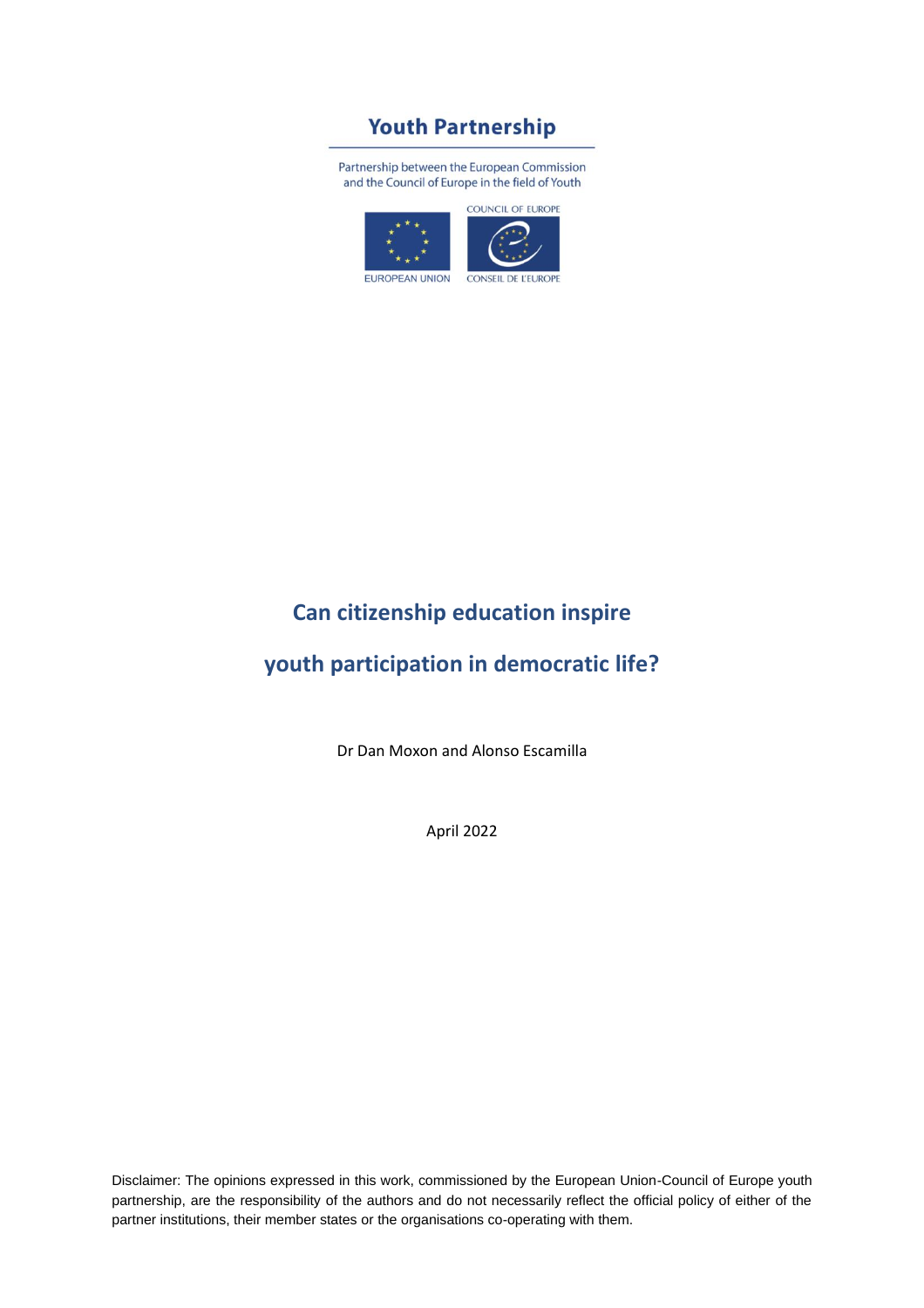# Contents

| The complexity of citizenship education as a catalyst for youth participation 25          |  |
|-------------------------------------------------------------------------------------------|--|
|                                                                                           |  |
|                                                                                           |  |
|                                                                                           |  |
| The role of citizenship education in promoting advocacy and impact on public policies  27 |  |
|                                                                                           |  |
|                                                                                           |  |
|                                                                                           |  |
|                                                                                           |  |
|                                                                                           |  |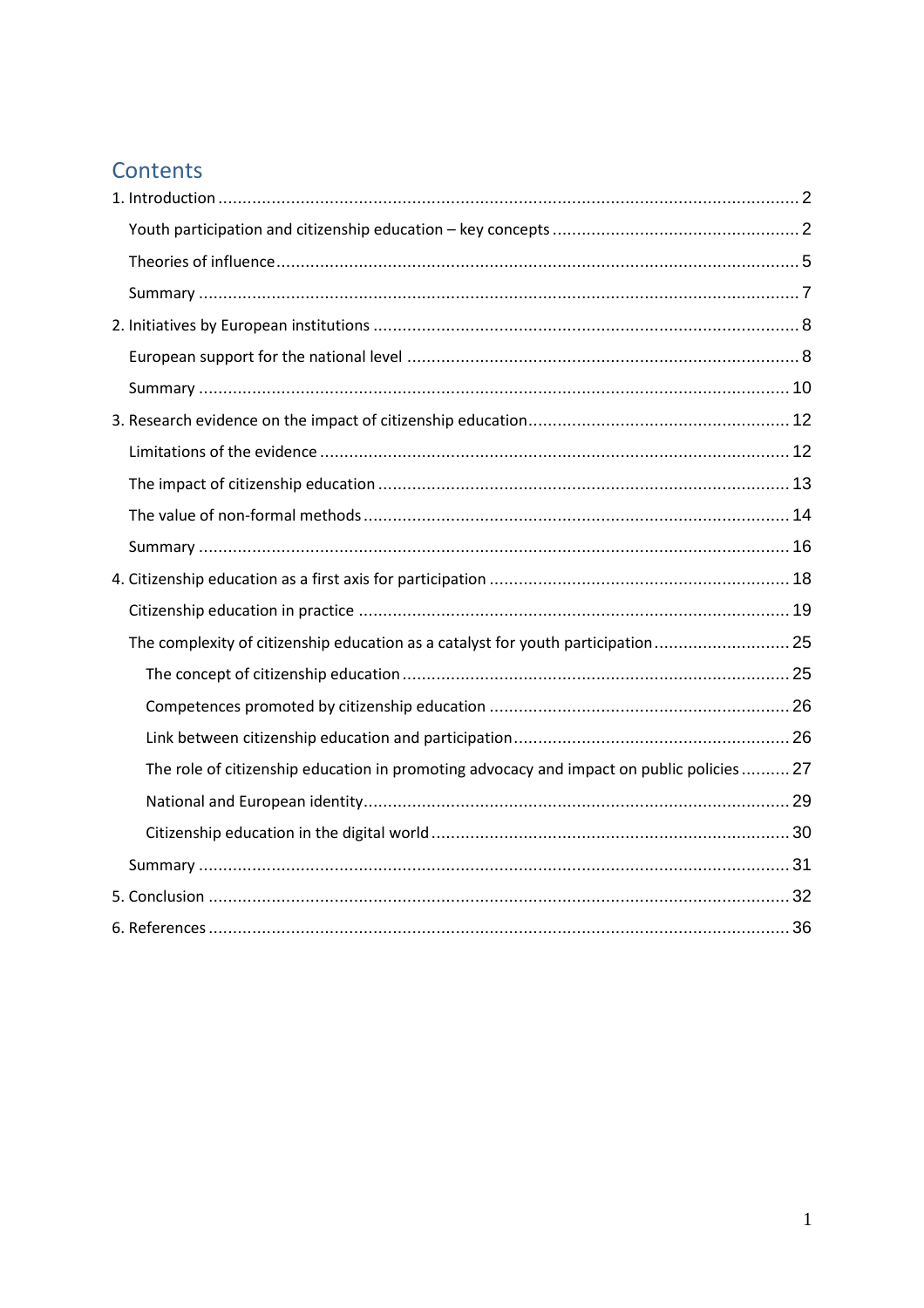## <span id="page-2-0"></span>1. Introduction

Citizenship education is frequently proposed as a vehicle to promote young people's participation in political and civic life. This paper examines this claim by first exploring the two concepts of youth participation (particularly youth political participation) and citizenship education and our understanding of citizenship education as a practice with the potential to increase young people's political participation. It then reviews the existing evidence base for the impact of citizenship education on youth participation through a number of case studies, examining the complexity of the relationship between the two concepts, and providing recommendations on how citizenship education and other factors can contribute to higher youth engagement.

#### <span id="page-2-1"></span>**Youth participation and citizenship education – key concepts**

Youth participation can be defined as "young people having the right, the means, the space and the opportunity and, where necessary, the support to participate in and influence decisions and engage in actions and activities, so as to contribute to building a better society" (Council of Europe 2015: 11). A distinction can be made between civic and political participation. Political participation refers to activities which are voluntarily undertaken by people as citizens, and which deal with government, politics or the state (Van Deth 2014). Civic participation refers to working to make a difference in the life of one's community and can include things such as political activism, environmentalism, and community and national service (Hoekema and Erlich 2000). According to the EU-Council of Europe Youth Partnership's study "Meaningful youth political participation", "political participation is any activity that shapes, affects, or involves the political sphere". Yet, this broad understanding of the concept also indicates that the definitions of youth participation are still contested and evolving (Barta et al. 2021).

Within research on youth participation there is a general consensus that young people's engagement in formal democratic processes such as voting, membership of political parties, and engagement with institutions is lower than among previous generations and that this represents a significant issue for our democracies (Dezelan and Moxon 2021). However, rather than being politically apathetic, young people show a preference for alternative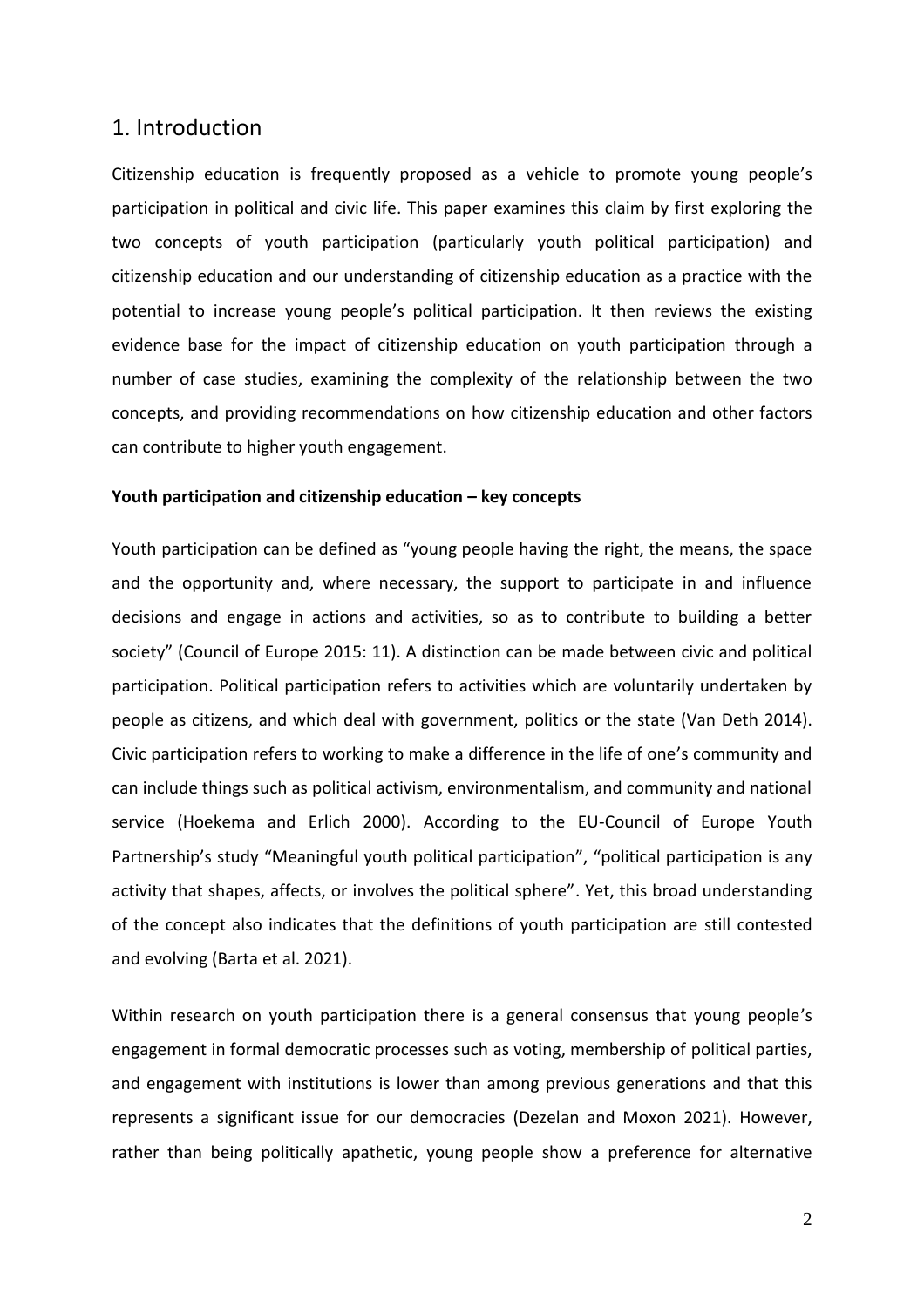forms of participation (Barta et al. 2021, Cammaerts et al. 2014, Crowley and Moxon 2017). This phenomenon is increasingly understood to relate to lack of trust in political institutions and formal politics (Foa et al. 2020), and the belief amongst young people that formal politics does not represent young people's interests (Moxon and Pantea 2021). To address this issue in our democracies, many stakeholders highlight a need to increase and improve the citizenship education that young people receive (Campbell 2019). This has been supported by research studies on youth participation in democratic systems, which have concluded that there is a need to invest in citizenship education as a way to stimulate young people's formal political participation (e.g. Putnam 1994, Pontes et al. 2019).

"Citizenship education" currently refers to a wide diversity of practices and definitions. According to Hoskins (2020), language and terminology is inconsistent; citizenship education can be connected to concepts of education for democratic citizenship, national citizenship education, European citizenship education, human rights education, education for global citizenship, critical/active citizenship, and many other areas. Connected to this is also an issue of existence of a range of different concepts of what citizenship is and who citizens should be. These often relate to complexities of promoting national citizenship compared to European or global citizenship (Yurttagüler n.d., Hoskin 2018). The term citizenship education is more heavily associated with formal education than non-formal education, though this may reflect the fact that (formal) education is a larger field and more heavily researched than non-formal education. Within this paper the term citizenship education is used as a broad umbrella term, referring in general to practice that directly identifies itself with citizenship education – including both formal and non-formal educational approaches.

According to the Council of Europe's (CMRec (2010)7) concept of "education for democratic citizenship", the aim of citizenship education practices is to equip learners with the competences to "exercise and defend their democratic rights and responsibilities in society" and to "play an active part in democratic life". However, it cannot be said that all implementations of citizenship education share this goal exactly; the way the aim of citizenship education is defined varies across different policies and practices. As Hoskins (2020) notes, a continuing issue within the study of citizenship education is uncertainty whether these varying terminologies refer to fundamentally different concepts, or if they are simply a result of sector and organisational branding.

3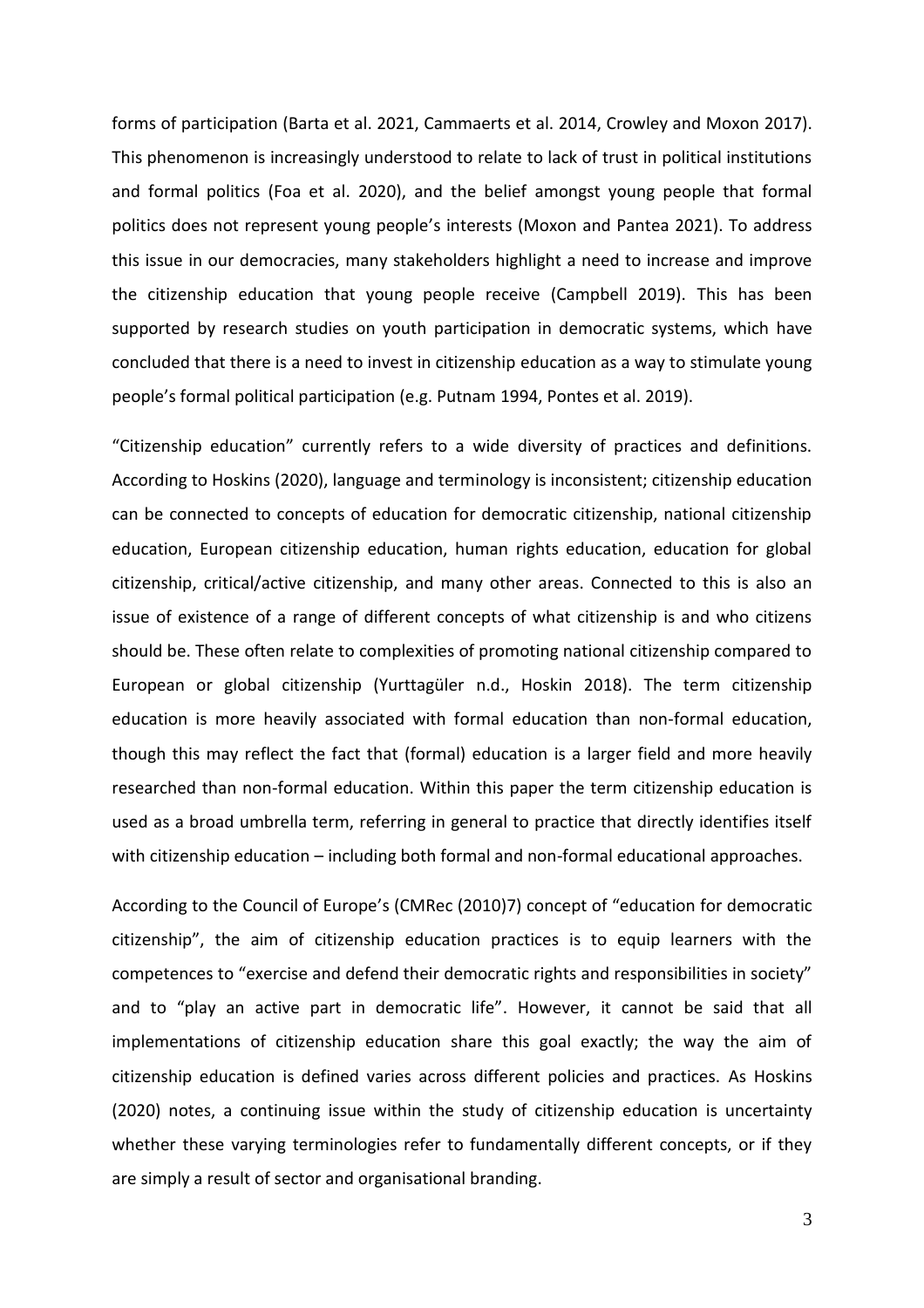Identifying which parts of youth work and the non-formal education sector fall under the banner of citizenship education is particularly challenging. Compared to formal education, there is considerable variation in non-formal education and youth work projects, which do not follow standardised national curricula. However, citizenship of young people and political participation is a central concern of youth work (Ohana 2020), though understandings of it are shaped by context, culture and historical influences (Yurttagüler and Martinez 2020). Ohana (2020) argues there is simply too little empirical evidence to map key approaches to youth work's contribution to young people's citizenship. Another factor is that non-formal education and youth work projects do not usually follow a standardised evaluation. Furthermore, many youth projects designed to support youth participation or citizenship are not exclusively, or in some cases even primarily, educational in purpose. For example, youth councils focus mainly on political representation of young people. Although the theme may be related to citizenship, non-formal education and youth work projects tend to focus their efforts more on the experience and process itself than on the development of competences. Thus, there are youth sector projects which make a contribution to citizenship and youth participation, but are not citizenship *education* in the strictest sense, as they do not have educational goals.

<span id="page-4-0"></span>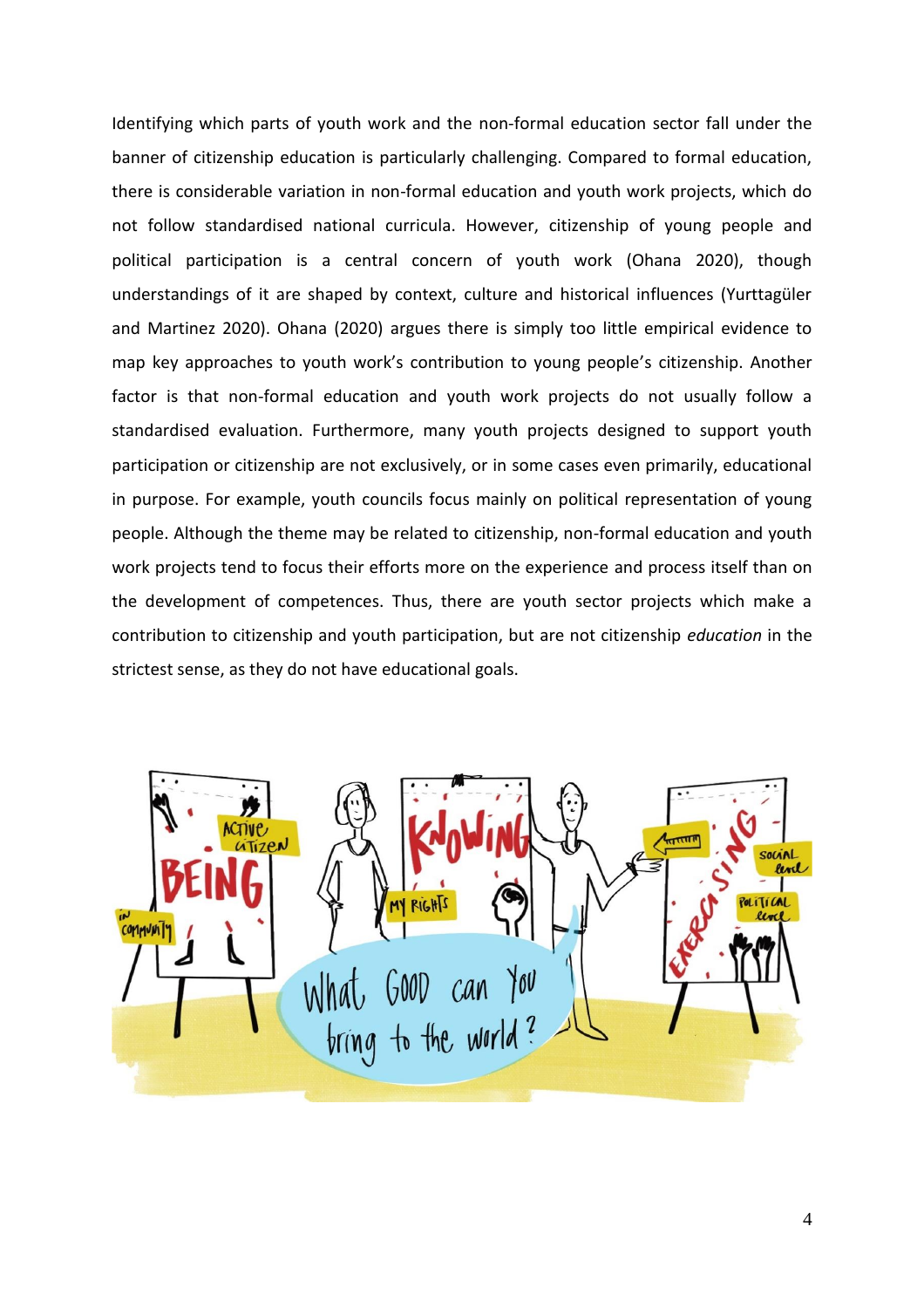## **Theories of influence**

According to Weinberg and Flinders (2018), the "pedagogic link" between citizenship education and youth participation, especially if it focuses on democratic engagement, continues to be underdeveloped both theoretically and empirically. Although citizenship education may influence young people's feelings about civic and political participation (Finlay et al. 2010) or have a positive impact in terms of their social capital (Pontes et al. 2017), it does not necessarily seem to persuade young people to participate.

Increasing young people's involvement in political participation is not necessarily the fundamental aim of citizenship education, it is instead focused on the development of competences to enable active and responsible citizenship. Quality education should "prepare children and young people for democratic citizenship" (Council of Europe CM/Rec(2012)13) and equipping young people with democratic and civic competences is part of their right to education. Education has its own intrinsic value to democratic societies even if it does not lead to changes in political participation. So, from an educational perspective, almost any theory of learning could provide insight into understanding how people might *learn* democratic competences.

However, if citizenship education should address youth disengagement, the extent to which it can be *instrumentalised* as a tool to increase young people's political and civic engagement is an important consideration.

This is particularly the case for areas of youth policy which seek to understand and address young people's political behaviour.

Several theories can offer an insight into how citizenship education may lead to a change in young people's political participation and behaviour:

1. **Theories of political socialisation** as outlined by Neundorf and Smetz (2017) are most commonly used by political scientists to conceptualise citizenship education in formal education settings. Political socialisation can be understood as the process through which children and young people "learn directly or indirectly about social and political issues from various socializing agents". Such agencies can be diverse: family, peers, school, mass media, and even the political context. Learning is said to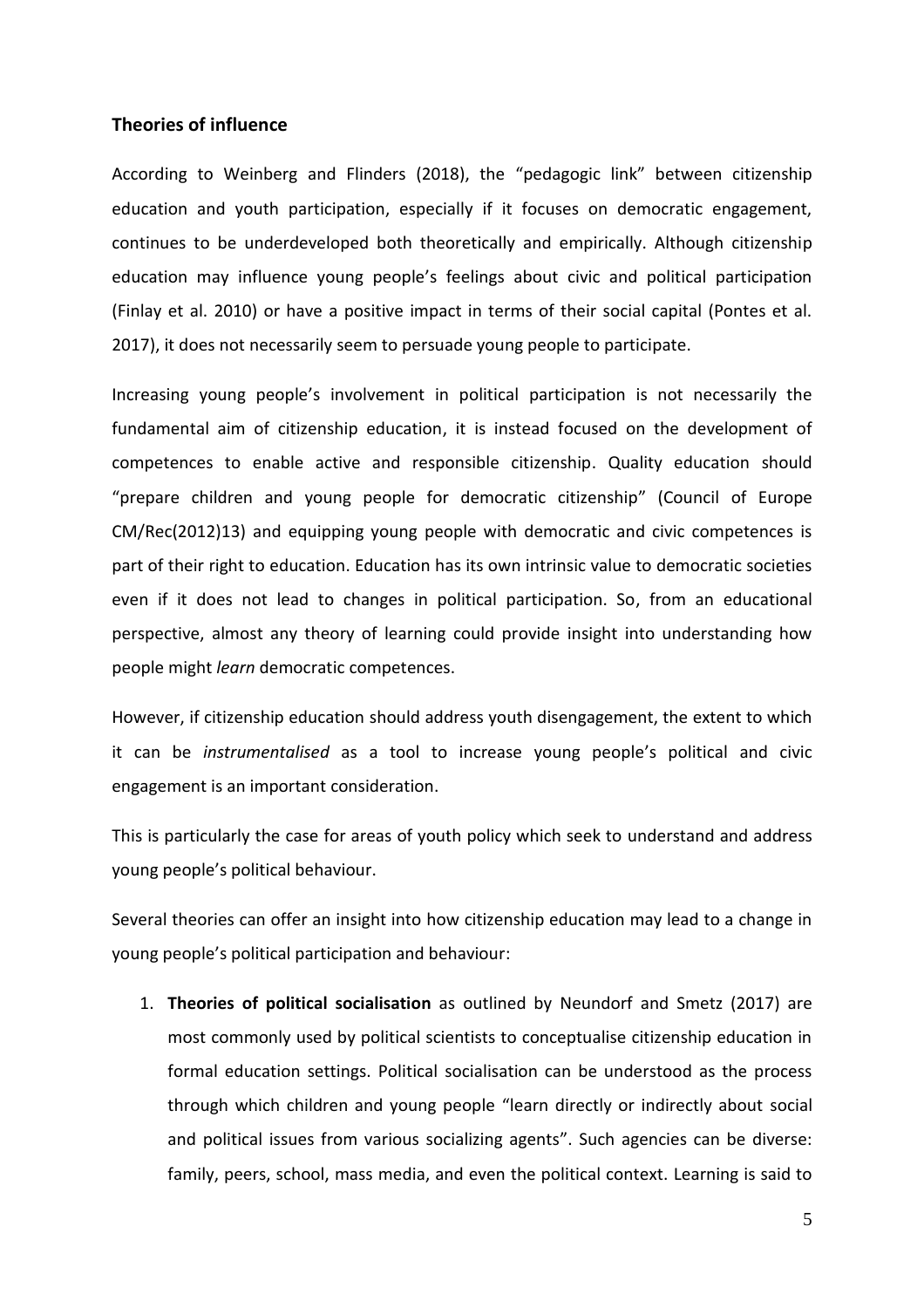be lifelong, but childhood and adolescence are very important formative years. Theories of political socialisation therefore argue that citizenship education's place is to teach young people about social and political issues in order to inform their political habits.

- 2. **Childhood studies research,** and the so-called new sociology of childhood, is most commonly used by those working to support child rights agendas and is strongly associated with the children's rights movement. This theoretical perspective is rooted in a rights-based approach to citizenship, rejecting the idea that children and young people are citizens in the making (Qvortrup 1994). Instead, scholars argue that children and young people should be seen as citizens whose political competency is limited primarily by the environments and relationships they have with others, rather than their own inherent lack of knowledge or ability (Hutchby and Moran-Ellis 2005). They argue that politics extends into childhood and is not exclusively an adult phenomenon (Kalio and Hakli 2011). In this perspective, children and young people are not blank slates needing to learn about citizenship as they become adults. Instead, they are citizens from birth – they are shaped by their own relational and lived experiences, which frequently include age-based denial of voice and agency (Esser et al. 2016). Thus, promoting children and young people's participation is not only about training and support, but about changing the environment and relationships (Larkins 2014).
- 3. **Critical democratic pedagogies** informed by theorists such as John Dewey and Paulo Frere have been popular in **youth work**. Ohana (2020: 124) identifies two distinct approaches based on experiential learning and democratic group work practices. First, the civic youth work approach "invites and supports young people's civic and political development, as well as community and societal change". Second, the classical youth work approach "supports personal and social development" but is inherently less political. Both approaches place an emphasis on learning by doing and activities which actively involve young people in participation.

Each theoretical approach can be used to inform the design and implementation of programmes and policies to foster young people's participation. They imply different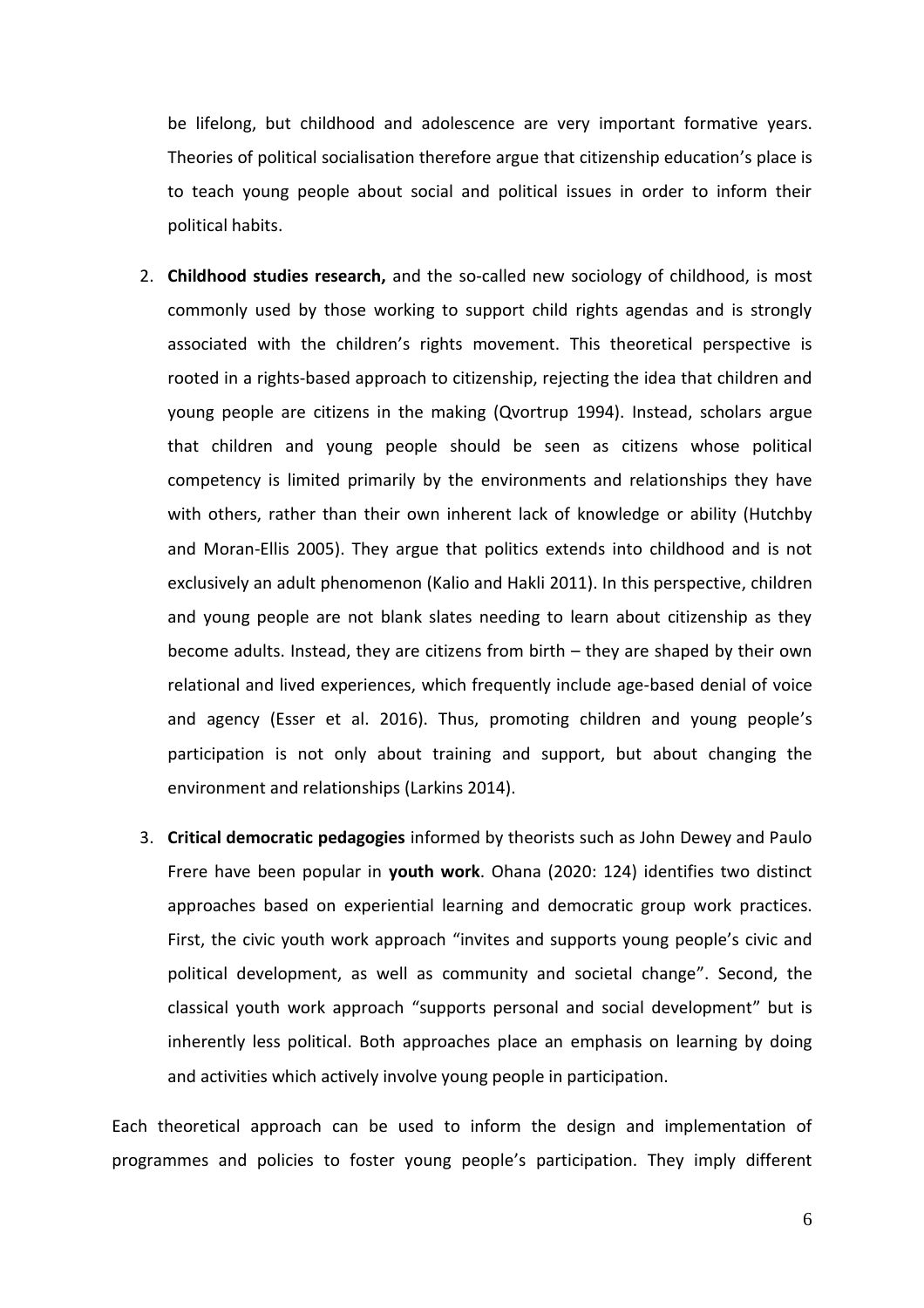understandings of how young people's political behaviour is influenced, and therefore they propose different methods of project and programme design. Political socialisation maintains an emphasis on an individual's learning. It is oriented towards a range of educational methods which focus primarily on the individual's development. By contrast, childhood studies suggest a need for programme methods which build enabling environments and relationships around individuals, to enable their participation. Finally, critical democratic pedagogy emphasises active involvement and "learning by doing" within programme and project design.

However, there is no substantive work which fully compares the three theoretical approaches and their methodological implications. Their use to inform different programmes and policies to support youth participation is influenced by their association with different sectors and organisations and their underlying values and ideologies, rather than by a comparison of their effectiveness.

#### <span id="page-7-0"></span>**Summary**

Increasing young people's involvement in formal political processes and building their trust in democratic institutions is a pressing concern for youth policy. Citizenship education is often identified as one possibility for achieving this goal. However, after considering these theoretical approaches there is a need to identify more clearly how citizenship education can influence young people's participation. Yet, there are several issues with attempting to draw a direct link between the citizenship education and the practice of participation. First, there is no common definition of citizenship education and its forms. Second, there are numerous theories regarding how citizenship education leads to changes in young people's political behaviour. The "pedagogic link" between citizenship education and participation is, for the most part, undeveloped.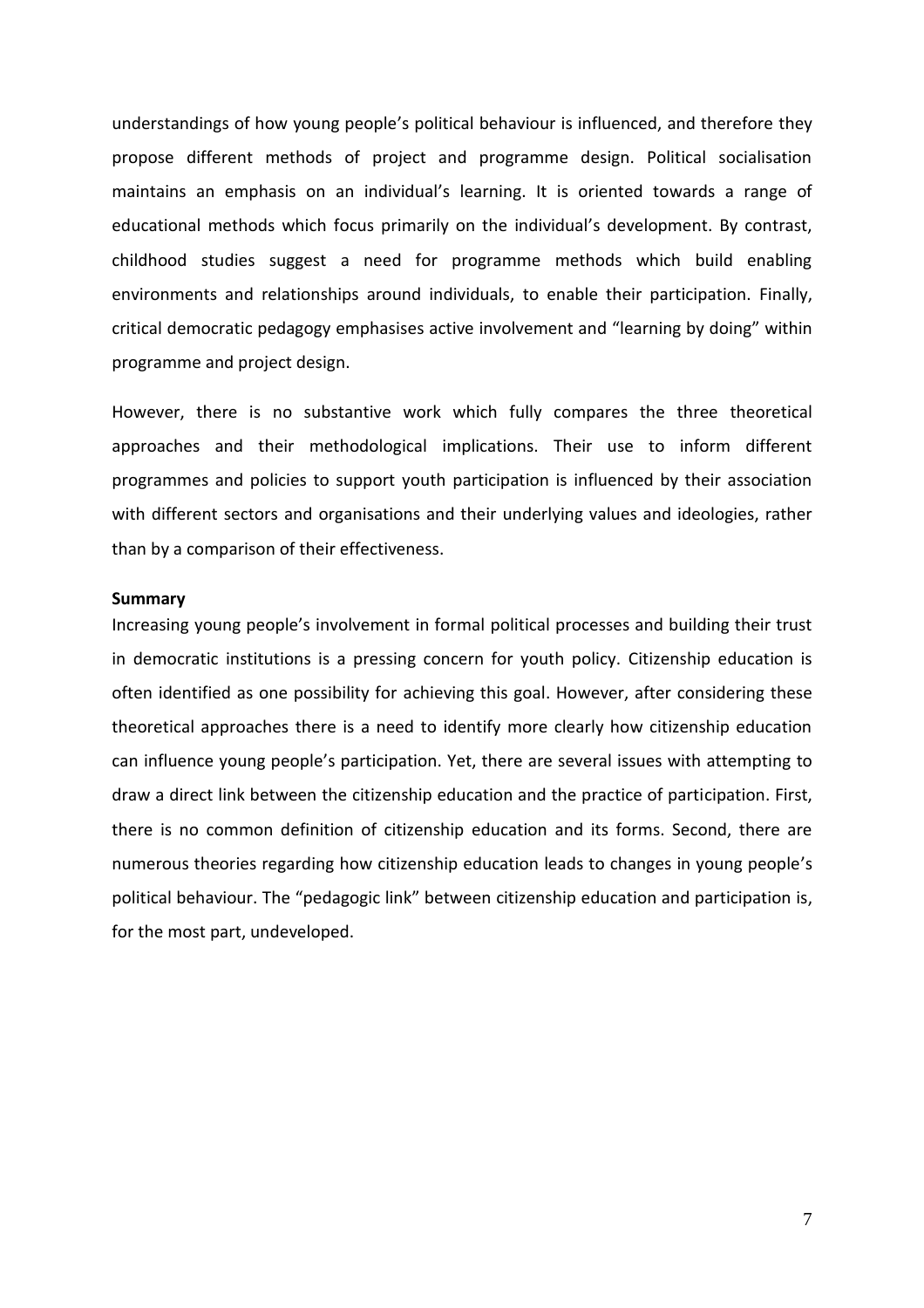# <span id="page-8-0"></span>2. Initiatives by European institutions

The Council of Europe and the European Union are leading initiatives to develop the quality of citizenship education across Europe. Both are focused on providing support to their respective member states to realise citizenship education at national level. The Council of Europe's work is underpinned by its Charter on Education for Democratic Citizenship and Human Rights Education (CM/Rec(2010)7). The European Union's work is underpinned by the European Strategic Framework in Education and Training (EU 2019) and the Paris Declaration (2015). Under these frameworks, both the Council of Europe and the European Union have developed conceptualisations of citizenship education to support their respective member states, and have undertaken various mapping, training and capacity building activities.

## <span id="page-8-1"></span>**European support for the national level**

The Council of Europe promotes education for democratic citizenship in its member states through the Reference framework of Democratic Competences (RFCDC) (Council of Europe 2018). The RFCDC is divided into 20 competences and related indicators. Each competence focuses on values, attitudes, skills or areas of knowledge required for an individual to take part in democratic culture and intercultural dialogue. A democratic competence is defined as "the ability to mobilise and deploy relevant psychological resources ... in order to respond appropriately and effectively to the demands, challenges and opportunities presented by democratic situations" (Council of Europe n.d.).

Within the European Union, Eurydice (De Coster et al. 2017) provides a similar, though less detailed, framework for its own member states, based upon four areas:

- *●* Area 1: Interacting effectively and constructively with others, including personal development (self-confidence, personal responsibility and empathy); communicating and listening; and co-operating with others;
- *●* Area 2: Thinking critically, including reasoning and analysis, media literacy, knowledge and discovery, and use of sources;
- *●* Area 3: Acting in a socially responsible manner, including respect for the principle of justice and human rights; respect for other human beings, for other cultures and other religions; developing a sense of belonging; and understanding issues relating to the environment and sustainability;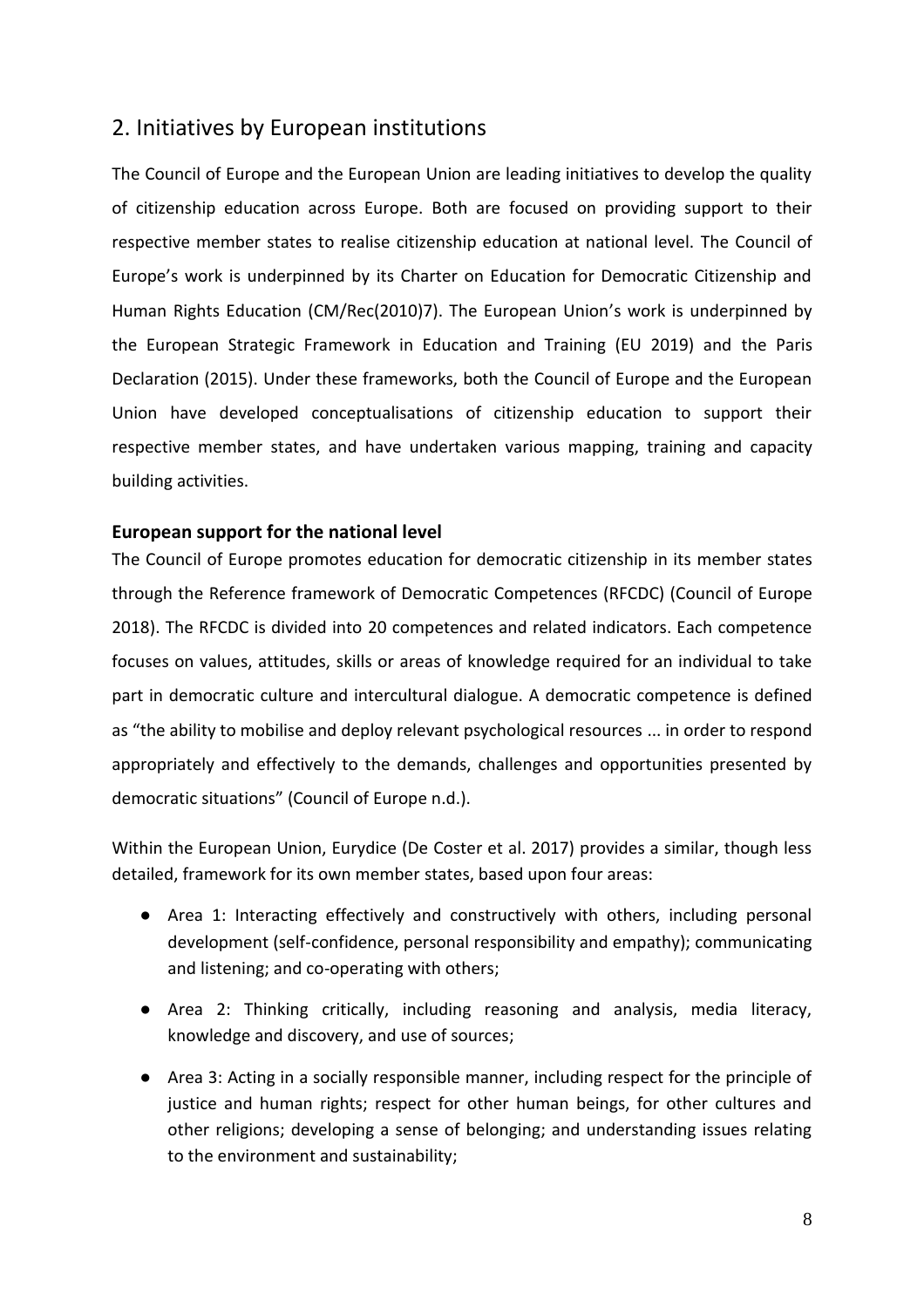*●* Area 4: Acting democratically, including respect for democratic principles; knowledge and understanding of political processes, institutions, and organisations; and knowledge and understanding of fundamental social and political concepts.

The Paris Declaration (2015) also defines common education objectives for EU member states and encourages them to ensure the sharing of ideas and good practices with the following objectives:

- ensuring that children and young people acquire social, civic and intercultural competences by promoting democratic values and fundamental rights, social inclusion and non-discrimination, as well as active citizenship;
- enhancing critical thinking and media literacy, particularly in the use of the internet and social media, so as to develop resistance to all forms of discrimination and indoctrination;
- fostering the education of disadvantaged children and young people by ensuring that our education and training systems address their needs; and promoting intercultural dialogue through all forms of learning in co-operation with other relevant policies and stakeholders.

In addition, the European institutions published several studies mapping the national implementation of citizenship education (De Coster et al. 2017), democratic and human rights education (Council of Europe 2017) and non-formal education and learning practices to support youth participation (Yurttagüler and Martinez 2020) across Europe. These show that national practices within formal education place emphasis on the development of competences whereas non-formal education and youth work emphasise learning, an enabling environment, and direct involvement in decision making (Yurttagüler and Martinez 2020). These mapping studies identify that there is a growing political emphasis at national level on citizenship education and related practices. However, they also confirm Hoskins' (2020) concerns about the wide variation in terms of its delivery and implementation.

The Council of Europe's report on the state of citizenship and human rights education in Europe (2017) identifies increasing inconsistencies between national citizenship education policies and their implementation at the national level. These inconsistencies were reported by 66% of respondents to a survey of Council of Europe member states in 2016, compared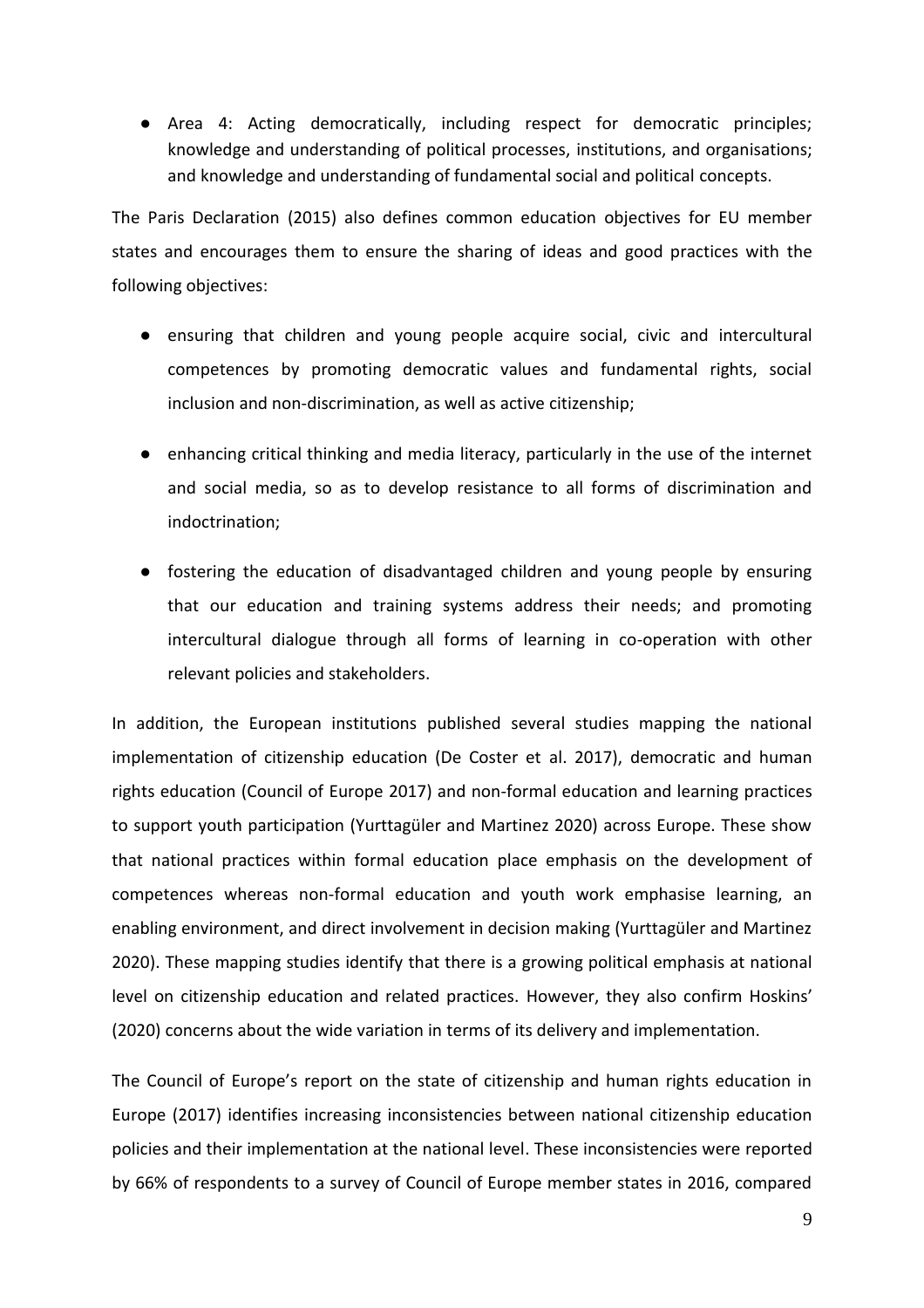with 20% in 2012. In the same survey, over 80% of respondents felt that greater awareness of the relevance of citizenship and human rights education for addressing the current challenges in our societies was needed for such education to receive a greater priority in their countries. Similarly, within the European Union, there are significant differences between the way citizenship education in schools is implemented across different EU member states with national curricula being broad in scope (De Coster et al. 2017). There are substantial variations including whether citizenship education is taught as a dedicated subject or embedded within other subjects, and the number of years and hours it is taught. In some countries, pupils receive as little as seven hours in total of citizenship education across all of their compulsory education systems (De Coster et al. 2017).

National policy evaluations of citizenship education are also limited. Two thirds of the Council of Europe member states have developed no criteria to evaluate the effectiveness of programmes in the area of education for democratic citizenship and human rights, and only half have evaluation strategies and policies in place (Council of Europe 2017). Within the European Union, many countries do have criteria and strategies for evaluating citizenship education (De Coster et al. 2017). These policy-based evaluations, however, do not necessarily focus on the impact on young people's political behaviour.

#### <span id="page-10-0"></span>**Summary**

Both the Council of Europe and EU educational frameworks focus on learning about democracy and developing the skills and attitudes needed to engage in democratic systems. The frameworks are conceived with a general emphasis on equipping young people with the competences they need to engage with the pluralist democratic world around them. They are broad in scope and place emphasis on intercultural dialogue and interacting with other citizens, and focus on understanding and tolerance of diversities of opinions, dialogue, critical understanding and commitment and ability to resolve points of difference through democratic process. In the RFCDC there is a strong focus on relating these ideas to support for human rights.

Considering the limitation of these frameworks for promoting youth participation, it can be said that they are not designed to overtly persuade young people to engage in political processes. Instead, they attempt to equip young people with the competences necessary to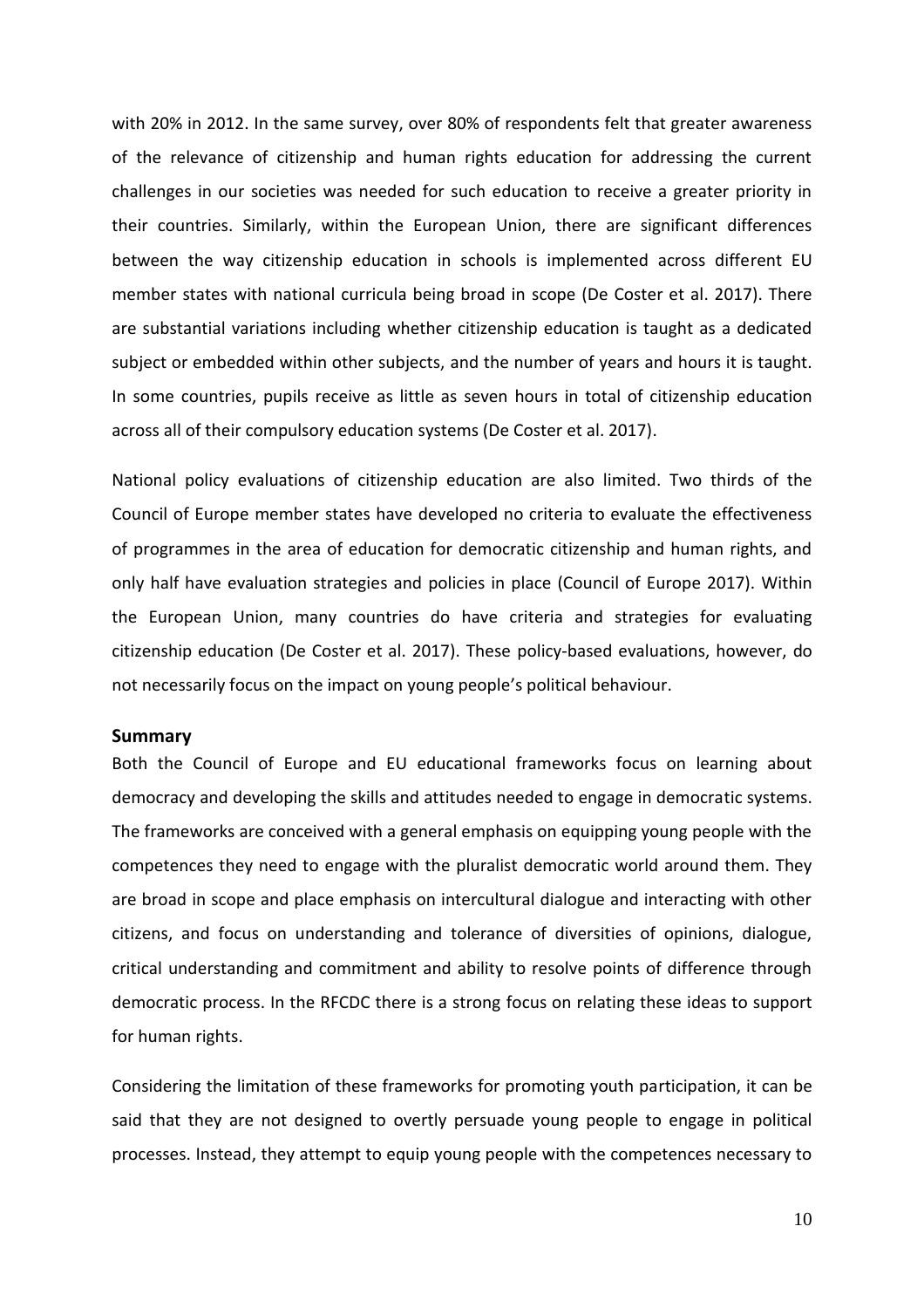engage with political processes, should they choose to do so. Whilst the frameworks emphasise the value of democracy and human rights, their content does not strongly promote support for specific political bodies and processes. They do not seek to emphasise the value and achievements of the national states and parliaments of Europe (or the wider European project and institutions), nor instil learners' belief and support for these specific political institutions. Furthermore, the frameworks do not place strong emphasis on instilling a moral obligation or civic duty to be politically active. Whilst it is certainly encouraged, the frameworks do not contain strong messages emphasising (for example) a patriotic duty vote, a strong moral requirement to be an active citizen or, and the personal value and benefits of political participation. This can be contrasted with things such as electoral campaigns run by parliaments, central electoral commissions, and political parties, where messaging is much more explicit and persuasive, with a clear goal to persuade the citizen to engage. On the whole, the European frameworks are based on the principle that citizenship education should be about learning the principles of democracy, and the skills to interact within it, so that the learner has a free choice to engage with democratic process (or not). There are potentially strong ethical reasons for this approach; an important part of participation is being able to have the free choice not to participate. However, when considering the extent to which citizenship education can convince young people to engage in youth participation, the lack of strongly persuasive messaging within education frameworks is a limitation. The discourse of European citizenship education frameworks seems to be that young people should be informed that democracy is there, but that educational frameworks should not necessarily aim to convince them to participate.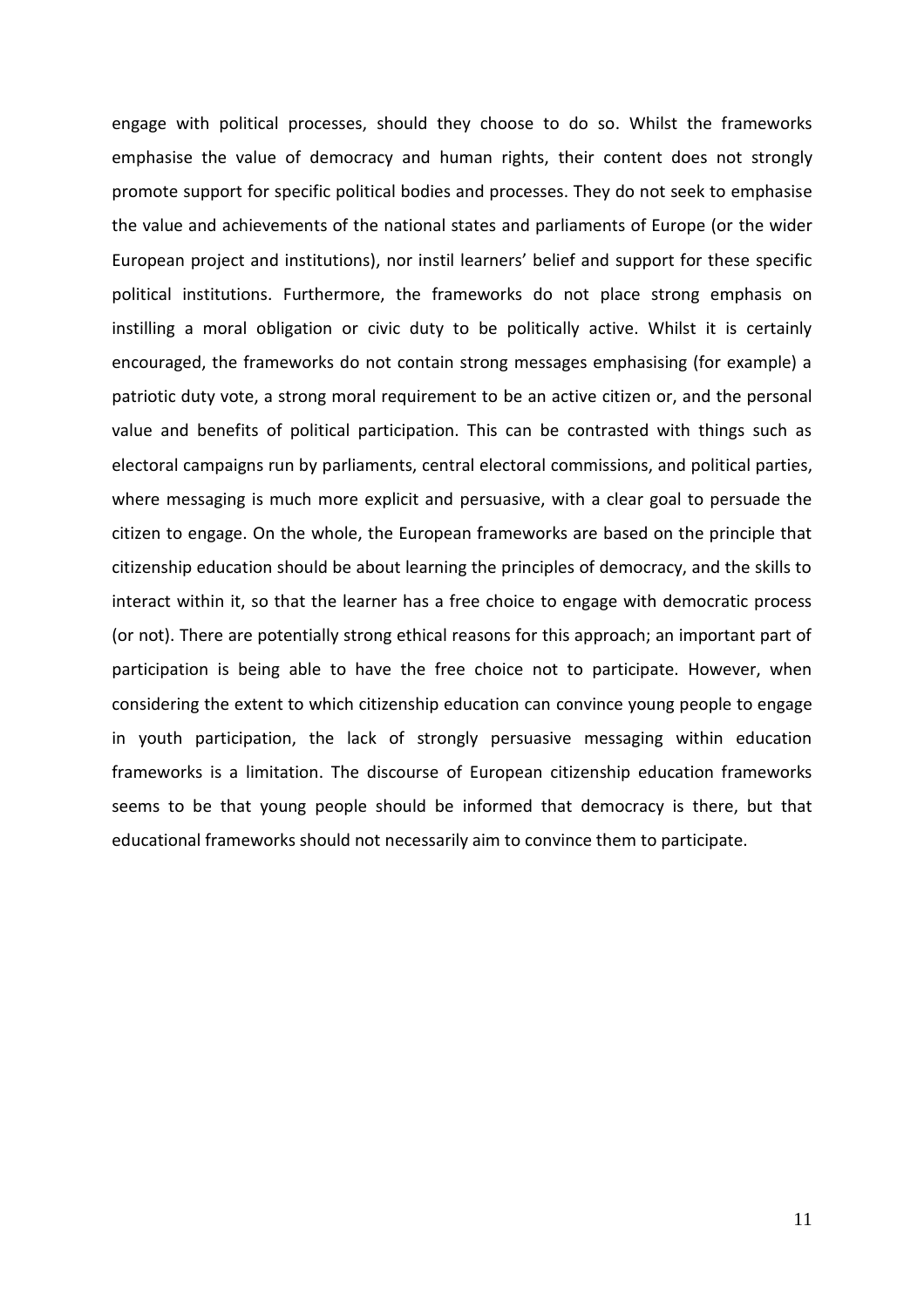## <span id="page-12-0"></span>3. Research evidence on the impact of citizenship education

This chapter provides an overview of peer reviewed empirical evidence of the impact of citizenship education published within the last 10 years, 1 supplemented by multinational studies published as grey literature. It includes peer reviewed literature or meta reviews as well as peer reviewed primary research. The overview indicates that strong empirical evidence on the impact of citizenship education on young people's behaviour remains in short supply (Campbell 2019, Donbavand and Hoskins 2021, Manning and Edwards 2014). Much of what is written about citizenship education (of all forms), is written as a call by political scientists, activists or others to use citizenship education to solve democratic problems of the lack of youth democratic engagement (Campbell 2019). Independent empirical evidence on the impact of youth work and non-formal education projects is exceptionally limited and almost non-existent in the field of citizenship and politics (Ohana 2020). It is beyond the scope of this paper to review examples of good practice, nonindependent project evaluations, and sector consultations which are common within the youth sector grey literature, though this would no doubt be a useful exercise.

#### <span id="page-12-1"></span>**Limitations of the evidence**

Besides a general lack of research, there are a number of issues within the available literature. First, there is a lack of a common definition and understanding of citizenship education, resulting in contrasting ideas of the concept. Second, the research often included a wide variety of different educational programmes (Pashby et al. 2020, Pais et al. 2020, Oxley and Morris 2013, Hoskins 2020). Manning and Edwards' (2014) systematic review of the research on the impact of citizenship education indicates that most studies do not explicitly state the exact nature of the programmes being studied. Third, there is variability and debate on how "citizenship" and the effects of citizenship programmes should or can be measured (Donbavand and Hoskins 2021, Keating et al. 2012), although the primary focus is often on measuring young people's competences rather than their actual later political behaviour (Manning and Edwards 2014). As a result, the extent to which research on the impact of citizenship education is comparing the same types of educational programmes and measuring their impact on youth political participation effectively is highly debatable.

<sup>1.</sup> Based on a search of Academic Search complete and web of science databases, TI ("Citizenship Education") AND (Impact\* OR outcome\* OR effect\*).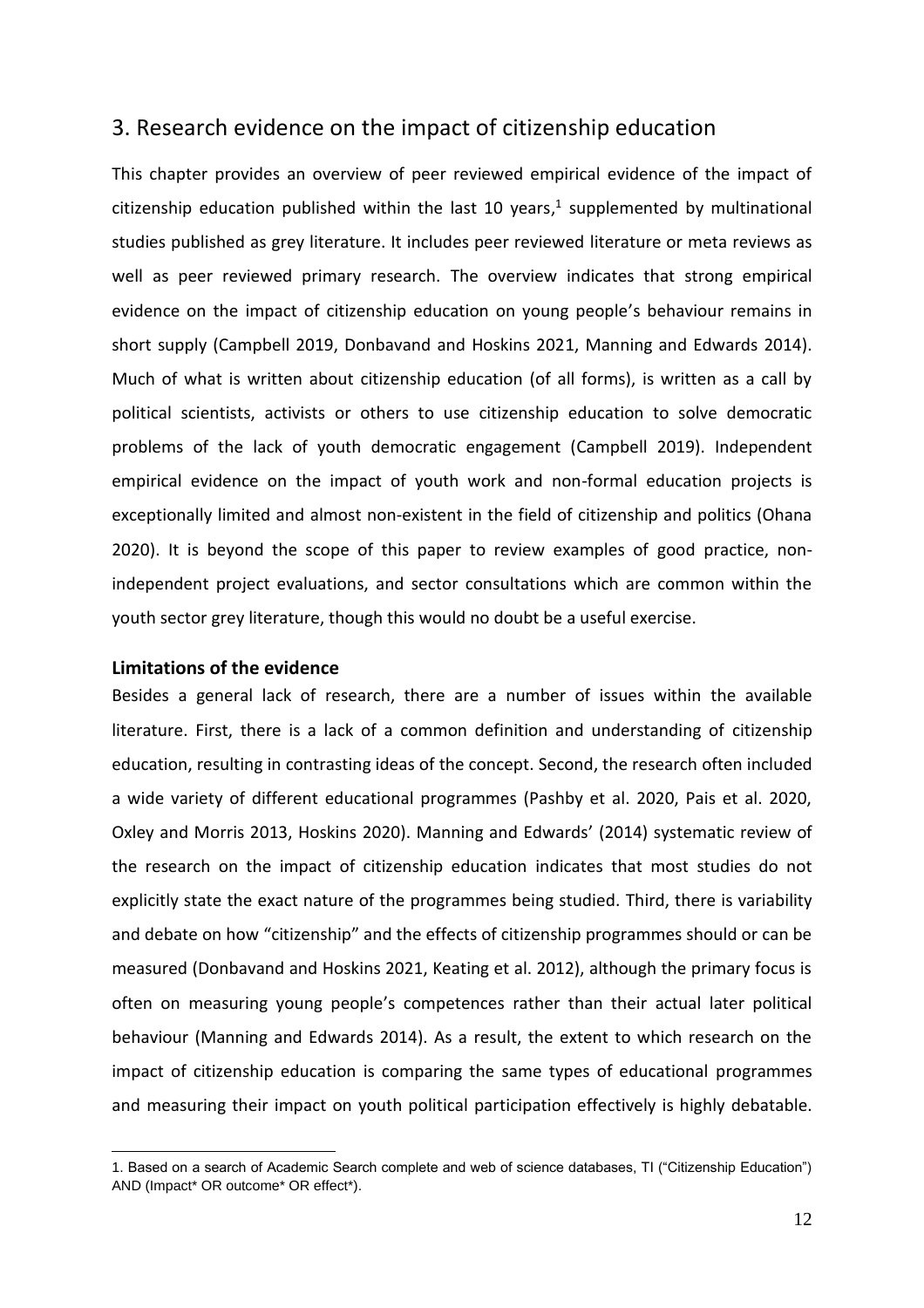Overall, when considering the body of research, it cannot be taken for granted that all studies are focused on the same types of educational programme or demonstrate a direct link to youth political participation. This is particularly the case when considering the distinction between non-formal and formal education and learning. Studies rarely make a clear distinction between non-formal learning methods used in formal school settings and the work of non-formal education providers.

These issues in the research arise for several reasons:

- Citizenship is an evolving, situated and contested concept (Lister 2003); understanding of it will vary with time and place and therefore so will understandings and modes of citizenship education (Nicoll et al. 2013, Maitles 2001, Yurttagüler n.d., Hoskins 2020). This makes classification and measurement of citizenship education much more challenging than other areas of policy such as youth unemployment.
- A body of American literature in the late 1960s largely concluded that civic education had no impact on democracy, and it is argued that this dampened research in the areas for several decades (Campbell 2019).
- Impact research is complex and expensive, often beyond the budgets of educational research, and even more unobtainable for youth research. It is argued that there is a need for more rigorous evaluation methods, such as randomised control trials (Donbavand and Hoskins 2021). Consequently, much of the existing research does not consider practical realities of implementing educational programmes. Studies rarely explore the policy and operational challenges of implementing specific models of education or cost implementation.

#### <span id="page-13-0"></span>**The impact of citizenship education**

Overall, there is a somewhat limited academic consensus on what, if anything, makes citizenship education effective and what difference it makes to young people's political participation. The evidence base does not conclusively demonstrate the impact of citizenship education on youth participation (Hernández and Galais 2021, Campbell 2019). On balance, there is some agreement that citizenship education leads to an increase in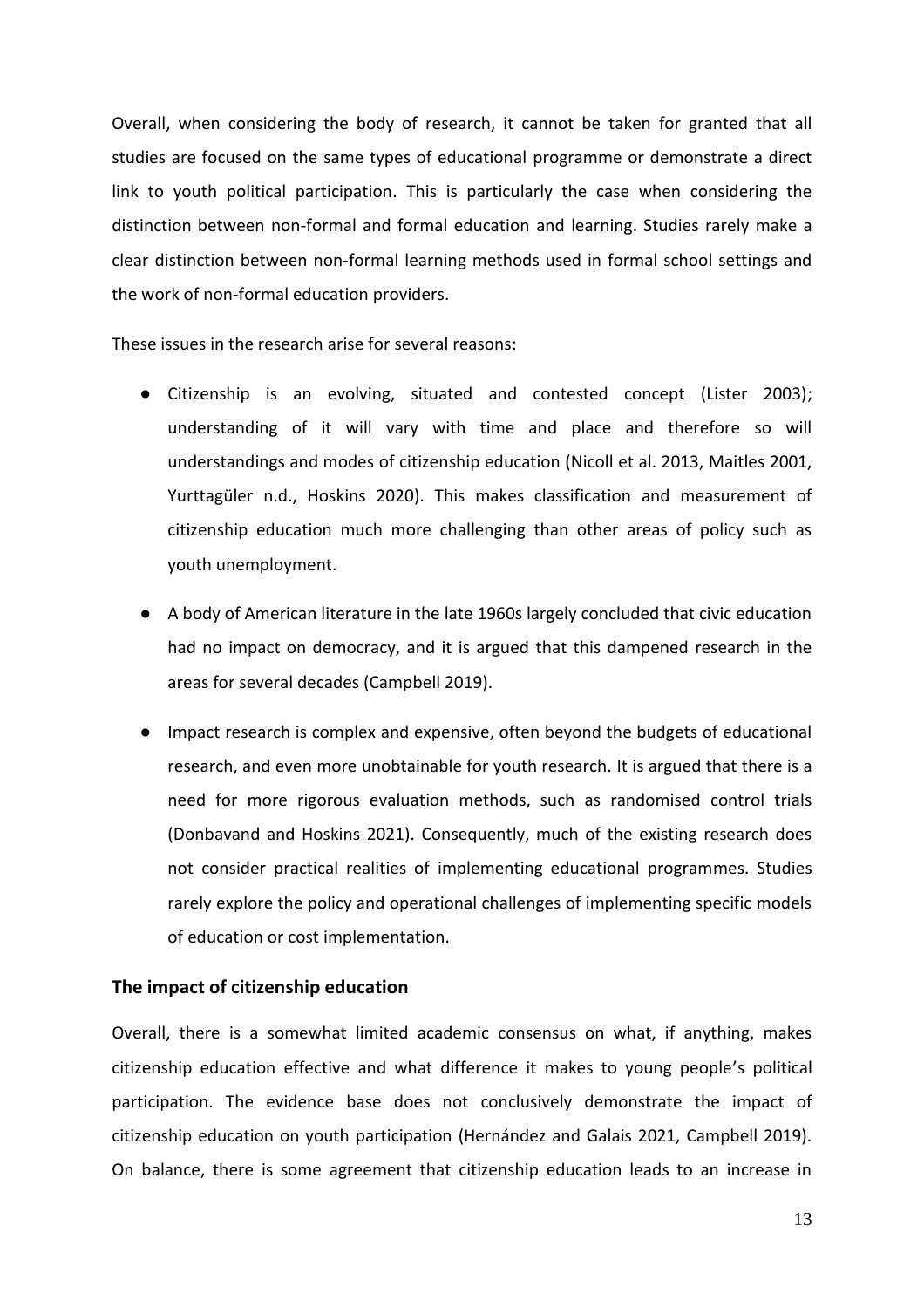political knowledge (Hoskins et al. 2017, Knowles et al. 2018, Neundorf et al. 2016, Persson 2015, Whitely 2014). Several studies have shown that some forms of citizenship education can have a positive effect on young people's likelihood of participation and political attitudes (Alivernini and Manganelli 2011, Blasko 2018, Keating and Janmaat 2016, Neundorf et al. 2016, Tonge 2012, Whiteley 2014). Yet, contrastingly, other studies have shown citizenship education has no effects, or even negative effects on attitudes towards political engagement and likelihood of participation (Garcia-Albacete 2013, Krzywosz-Rynkiewicz et al. 2017). Hernández and Galais' (2021) research even concludes that "those exposed to [citizenship education] are significantly less trustful and less satisfied with the way democracy works". A few studies (e.g., Hoskins et al. 2017) have attempted to identify whether citizenship education can overcome political inequalities, but these are few in number and results are mixed. The most significant pan-European study (Blasko et al. 2018: 3, 15), from the International Civic and Citizenship Education Study (ICCS) concludes that there is only a "moderate but non-negligible impact with respect to adolescents' attitudes and behavioural intentions related to civic life" and that "civic attitudes and behavioural intentions are to a large extent dependent on factors unrelated to [students] school experiences".

It is not necessarily clear that this moderate increased political knowledge and mixed evidence on its impact on attitudes to participation leads to longer term changes in young people's political behaviour (Donbavand and Hoskins 2021, Blasko et al. 2018). Two studies do identify longer-term behavioural impacts on youth participation linked to direct involvement in political or democratic activities within school. Keating and Janmaat (2016) identify that school-based political activities have a positive and independent effect on electoral and expressive political engagement among young people, as does the ICCS study (Blasko 2018).

#### <span id="page-14-0"></span>**The value of non-formal methods**

Overall, the research literature indicates that non-formal methods of education and learning are valuable for young people's development and behaviour. However, as discussed above, research on citizenship education often does not explicitly state the exact nature or the format of the educational programme and it rarely considers the role of the wider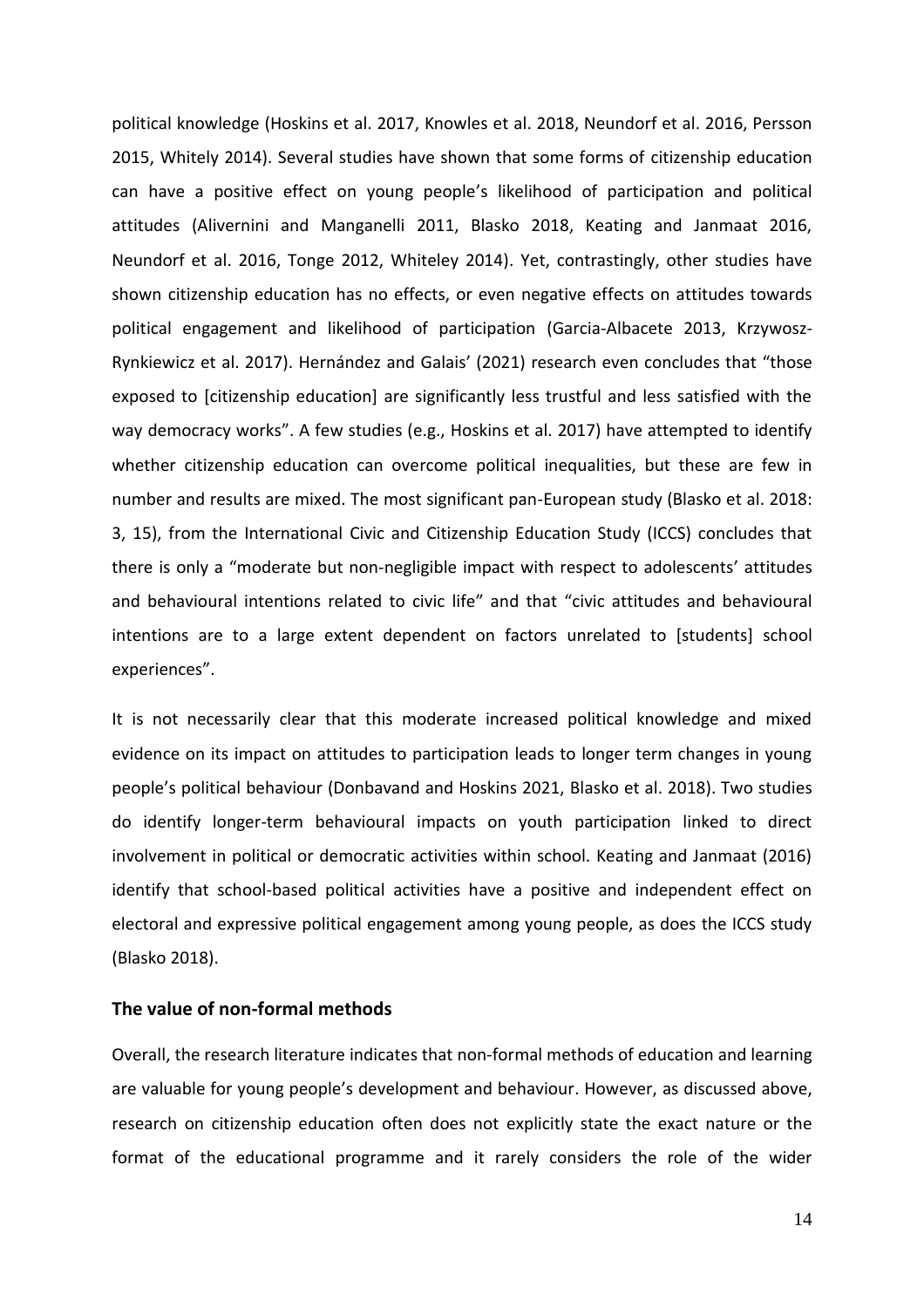educational environment (Coopmans et al. 2020). Crucially it sometimes fails to distinguish between non-formal methods used in formal education settings, and non-formal methods delivered outside of school. Taking this into account, there is evidence that participatory, non-formal methods of education, as well as an open culture/environment for discussion, are more effective at creating impact (Alivernini and Manganelli 2011, Blasko et al. 2018, Geboers et al. 2013, Hoskins et al. 2012, Persson 2015, Weinberg 2021). Donbavand and Hoskins' (2021) review of randomised controlled trials supports this claim, identifying that participatory methods are more likely to lead to behavioural or attitudinal change than formal methods of education. The ICCS study (Blasko et al. 2018) identified open classroom environments (arguably close to non-formal methods), active involvement in democratic school processes and volunteering as the most important factors for later political activity. This support for non-formal approaches is not universal across the literature; for example, Geboers et al.'s (2013) review of empirical literature between 2003 and 2009 emphasises the value of both formal curriculums and open classroom environments. Dassonneville et al. (2012) argue that there is no reason to privilege specific forms of civic education, as each form relates to different relevant political attitudes and behaviours.

A critical issue is that when non-compulsory forms of citizenship education are implemented (such as youth work programmes or optional school subjects or school councils), evaluation of their impact may be strongly affected by participant selection bias (Qunintellier and Hooghe 2013). It is argued that non-compulsory programmes may be more likely to have impact on learners, because they attract people who are already more interested in youth participation. The RAY-MON (Böhler et al. 2021) study of Erasmus+: Youth programmes is one of the few studies focused clearly on non-formal education delivered outside of school (albeit within the delivery of the Erasmus+ programme). This research identifies that 37% of Erasmus+ participants are more active citizens as a result of their participation in an Erasmus+ activity. However, in the dimensions of citizenship studied, the lowest area of impact is on participants' active involvement in democratic or political life. Only 25% of participants report an increase following their involvement in Erasmus+. This finding does not take into account, or control for, selection bias. So, whilst the RAY-MON indicates that non-formal education projects may indeed have a positive impact on youth participation, the level of impact may be somewhat overstated by the figures.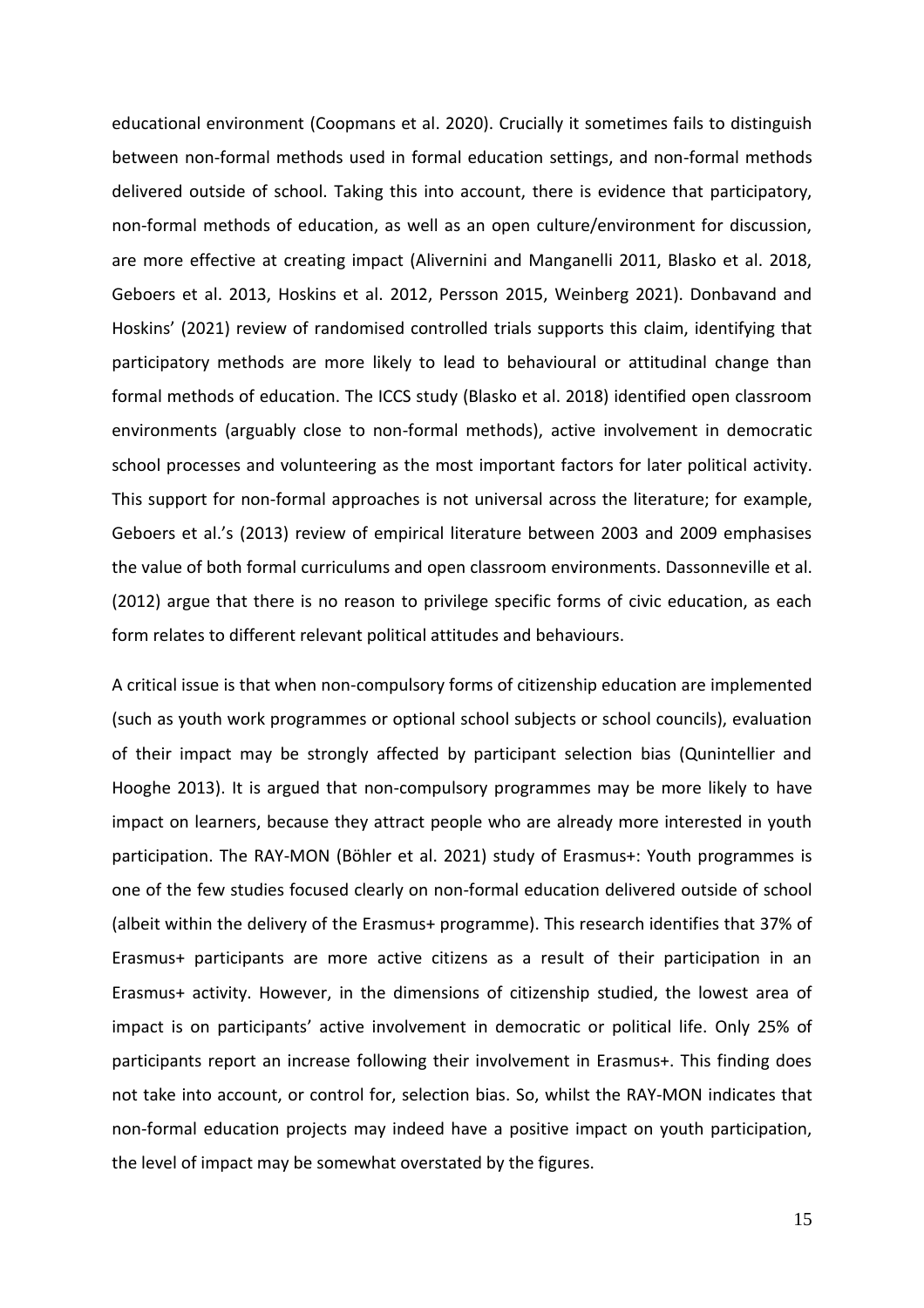## <span id="page-16-0"></span>**Summary**

One of the intentions of this research was to identify which forms of citizenship education lead to which forms of youth participation, in order to understand and address issues of youth disengagement in formal political processes. Given the research evidence available, it is not possible to identify clear linkages between the approaches and the results. Overall, the evidence that citizenship education, in its current form, is being successfully used to lead to substantial increases in youth political participation is not strong. This does not mean that citizenship education has no impact on youth political participation or is not capable of doing so. There are a number of factors contributing to the weak evidence base.

- There is a limited body of research on the impact and outcomes of citizenship education generally. This is especially the case for impact research on youth work and non-formal education settings.
- Existing studies have a variety of inconsistent definitions, measurements and concepts of citizenship and citizenship outcomes, making them difficult to compare.
- Existing studies include a wide variety of types of educational programme, without making a clear distinction between programme types or paying attention to their context. The theoretical perspective applied by the projects and programmes studied (see chapter 1) is typically not described.
- Those studies which do demonstrate a positive impact often indicate only moderate or small effects.
- There is an absence of studies which consider the operational challenges and costs of implementing different forms of education when assessing effectiveness and impact.

There is an indication that citizenship education does have some level of positive impact on young people. However, when the whole body of work is considered, it is difficult to discern the exact nature of that impact and contributing factors. A full systematic literature review, or meta-analysis, may provide a weighted comparison of the evidence and more detailed conclusions. However, from this limited overview of impact literature, it is clear that strong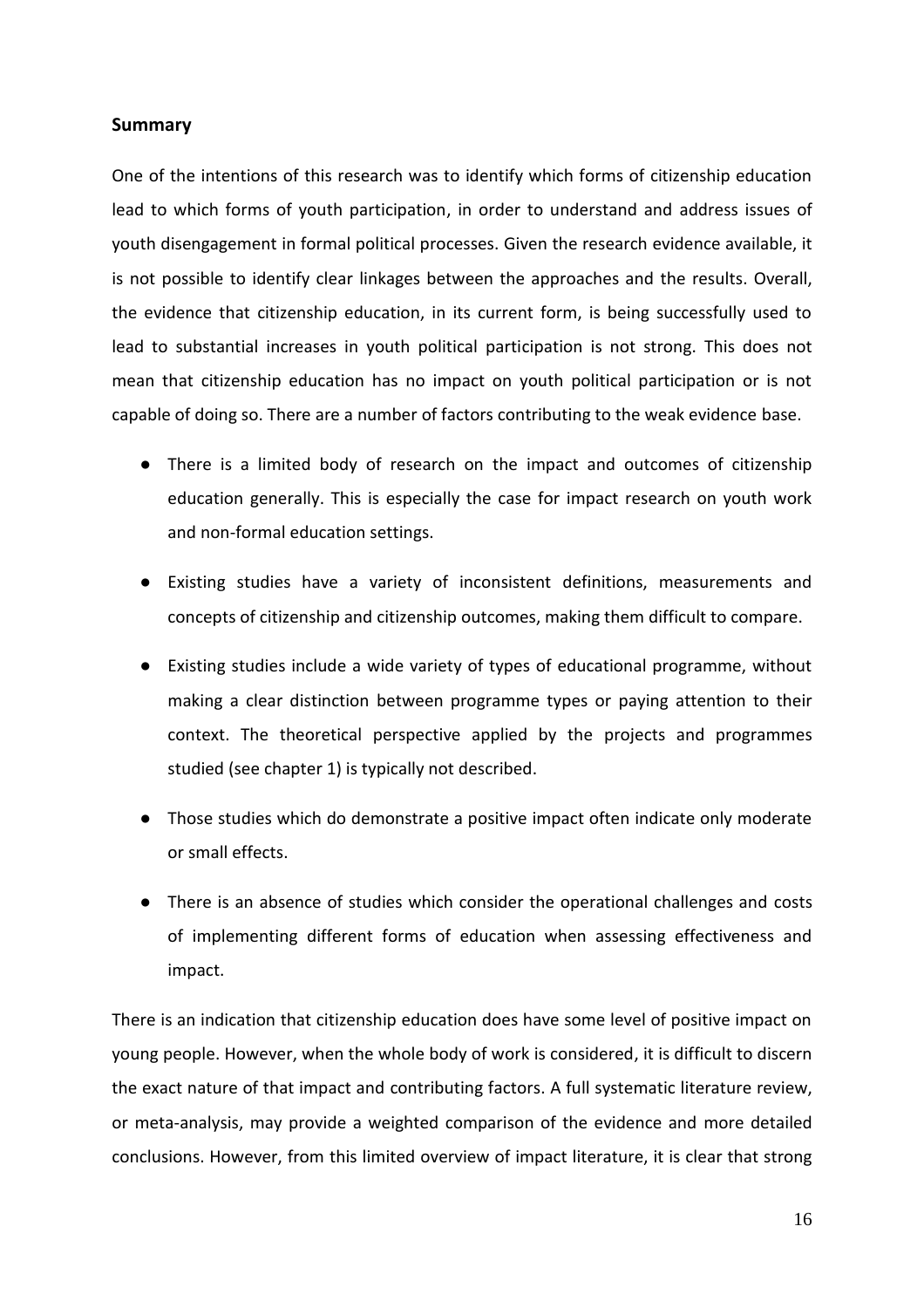conclusive evidence on how citizenship education can have an impact on youth democracy at a societal level is currently not available.

The most promising area of practice seems to be non-formal education methods. However, non-formal education is an exceptionally diverse area of practice and greater differentiation is needed on what is included within the study. Not all forms of non-formal education and learning contribute to young people's political involvement (Ohana 2020). Within the research, the distinction between non-formal methods applied in formal settings and nonformal methods delivered outside of formal education settings is often not made clear.

A significant gap in the literature fails to fully consider which systems of education may be most practical for implementation at national scale. Creating a population-wide social impact on young people's engagement in democracy requires an impact on a substantial number of young people. In some policy-making contexts it may simply be easier to deliver large-scale programmes through the formal schooling system compared to non-formal education providers. Formal school systems are highly organised, consistently structured and closely regulated by national policy. By comparison, non-formal education providers are often NGOs that vary in size, scope and purpose, and are not subject to the same degree of state control. Developing extra-curricular activities delivered by non-formal education providers requires significant investment, although it does offer the possibility to draw specialist expertise relating to youth participation which may not exist to the same extent in formal education.

17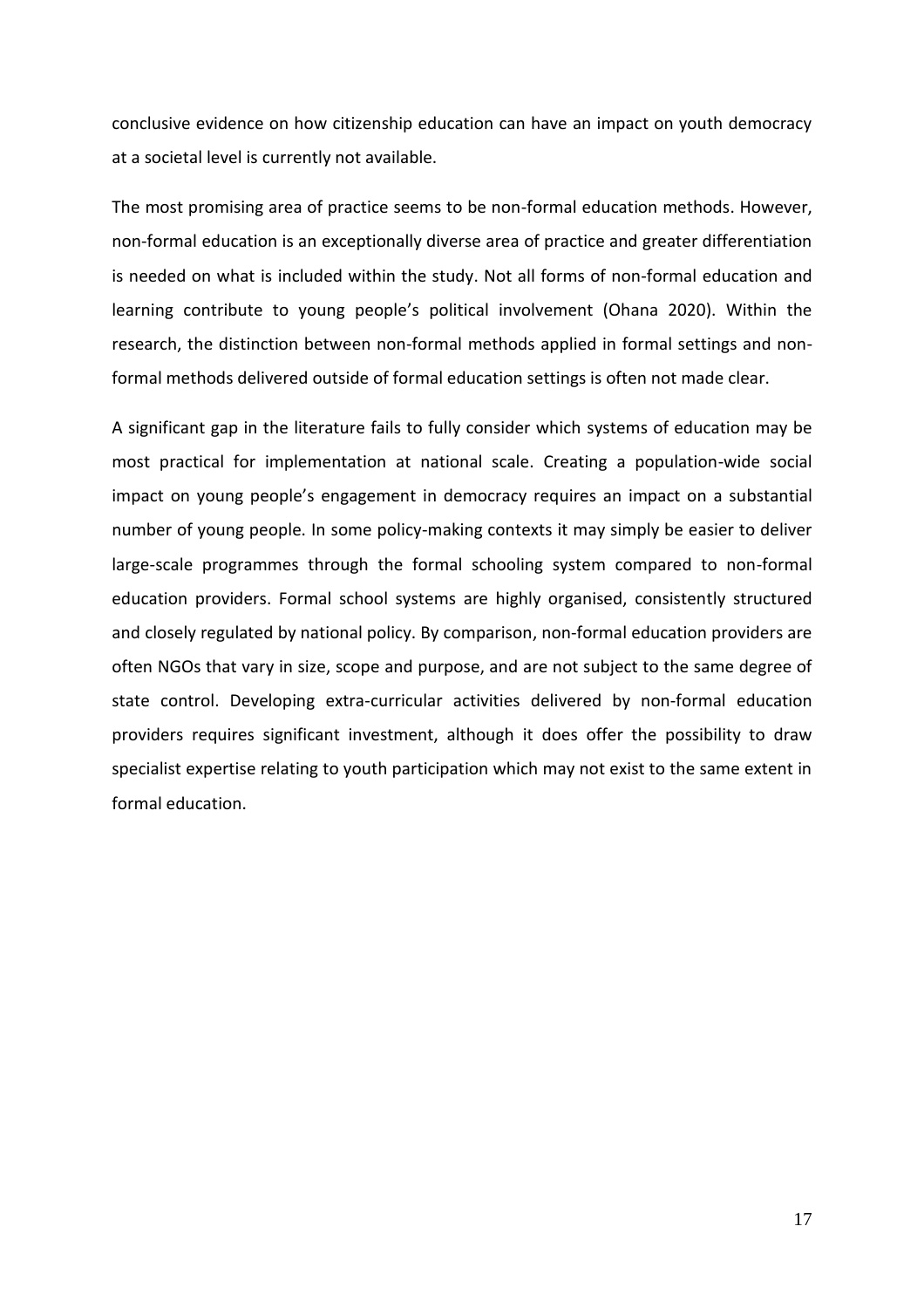# <span id="page-18-0"></span>4. Citizenship education as a first axis for participation

According to the previous sections, non-formal education and learning seems to be the most promising method of citizenship education to promote youth participation. For this reason, the research studied six cases to explore the link between the competences they aim to develop in young people and the forms of participation. The data was collected using semi-structured interviews with project leaders and the examples are categorised according to geographical distribution, range of sectors and frameworks, and modes of political participation. 2

To achieve the above, this section is divided into three sub-sections. First, six practical examples are presented and described. Second, there is a discourse analysis of common points between the practical cases and interviewees. Finally, a summary of key discourses in policy and practice is presented.

<sup>2.</sup> The case studies were selected based on geographical distribution, range of sectors and frameworks (policy/system/country level, international organisations, formal education and non-formal education), and modes of political participation (voting intention, registration for a political party, enquiries to the state, carrying out administrative procedures, supporting a social cause or creating new spaces).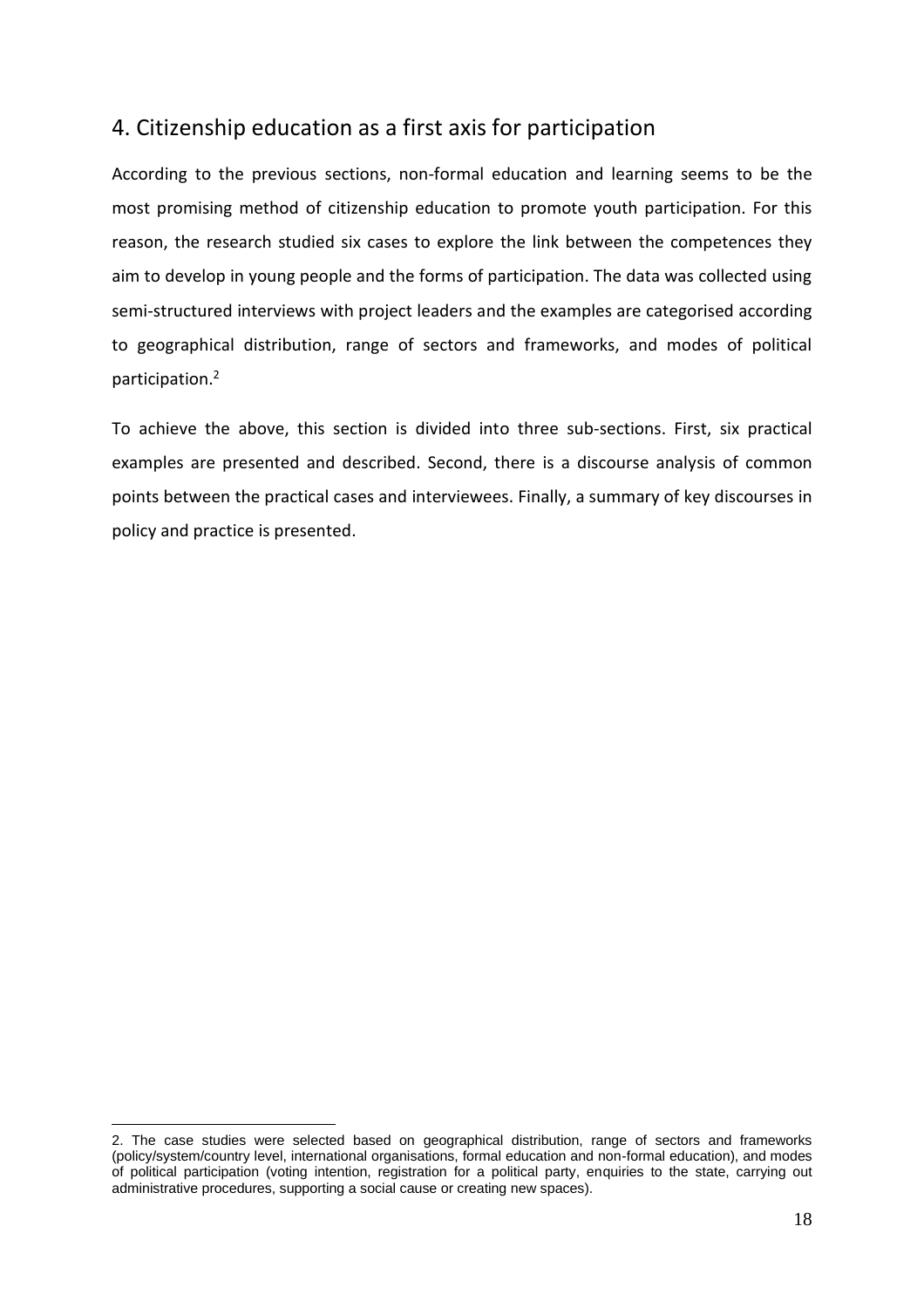## <span id="page-19-0"></span>**Citizenship education in practice**

| <b>Council of Europe electoral support</b> |                                                                                               |  |
|--------------------------------------------|-----------------------------------------------------------------------------------------------|--|
| <b>Title</b>                               | Supporting the transparency, inclusiveness, and integrity of electoral<br>practice in Ukraine |  |
| <b>Entity</b>                              | Council of Europe office in Ukraine                                                           |  |
| Country                                    | Ukraine                                                                                       |  |
| Webpage                                    | https://bit.ly/3yJn7VA                                                                        |  |

#### **Summary of the case study**

The Council of Europe Office in Ukraine is working on the 2018-2021 Action Plan to improve the integrity, transparency and electoral process at both the national and local levels. This objective extends to the capacity of organising elections, transparency of political funding, the participation of minorities in the democratic process as well as keeping the electoral process in line with European standards and good practices. This action plan is focused on the fulfilment of Ukraine's statutory obligations as a member state of the Council of Europe and the defence of human rights and rule of law in the country.

## **How is it done?**

The project was elaborated after consulting national authorities, civil society, academia and the Council of Europe office in Ukraine. Recommendations were also taken from other international reports and from experts in the electoral process. Minority groups' perspectives were taken into account when drafting the plan, which includes gender and diversity issues. The long-term objectives were established regarding political participation, corruption and electoral processes. The action plan also addresses first-time voters and law students, by educating them in electoral participation and processes as well as democratic institutions through pre-vote training sessions and summer schools. In this way, the Council of Europe in Ukraine hopes to develop active youth engagement in civic and democratic life.

## **How is it connected with participation?**

This part of the project focuses on young people, and it is aimed towards teaching them how and what it means to participate not only in the electoral process but also in the political agenda. Young people are encouraged to vote after having learned to critically analyse political parties and campaigns. Moreover, the Council of Europe in Ukraine wants to safeguard women's and young people's right to participate in all levels of the democratic process.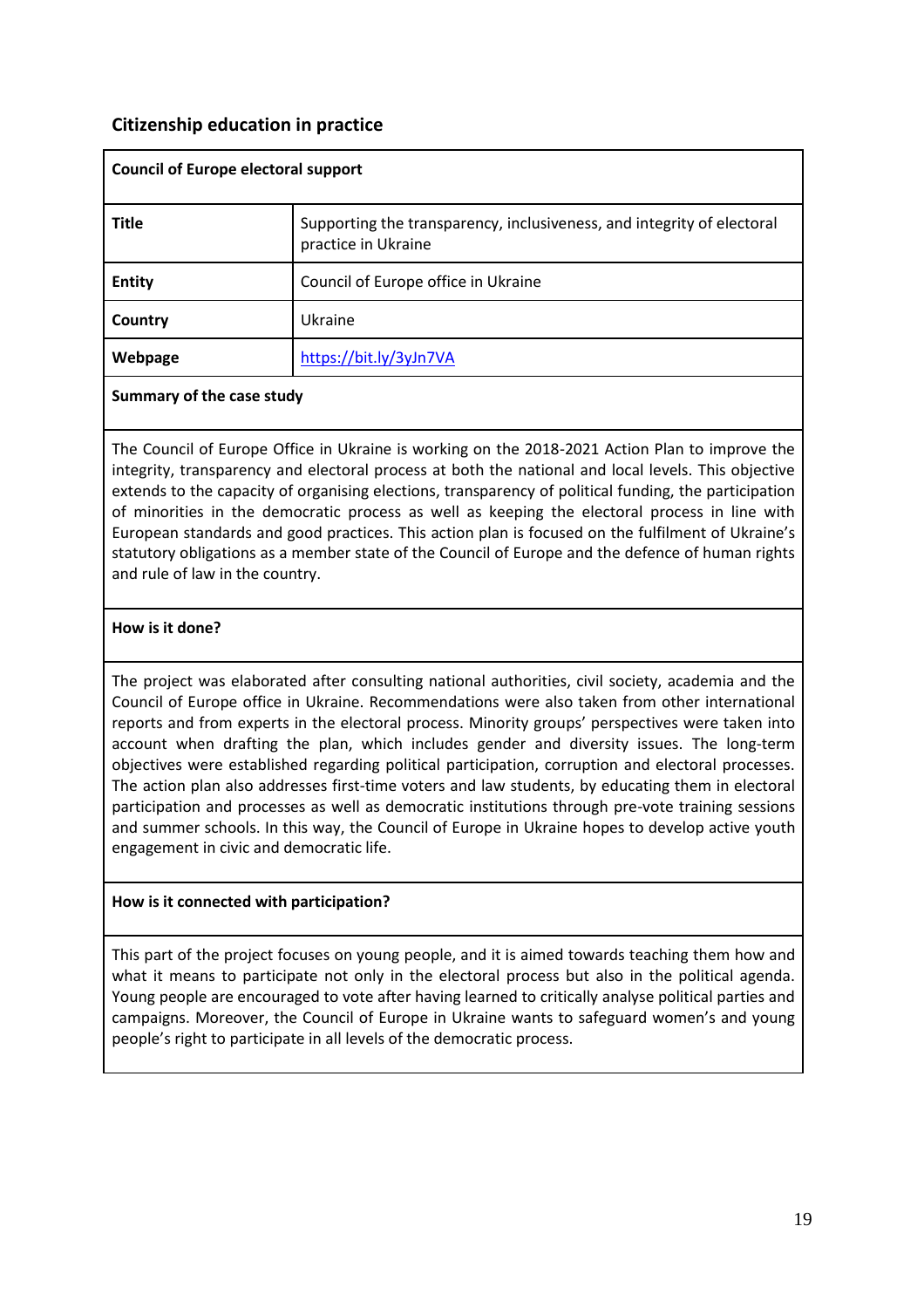| <b>National policy</b> |                                      |
|------------------------|--------------------------------------|
| <b>Title</b>           | National Youth Policy - Towards 2020 |
| <b>Entity</b>          | Agenzija Zghazagh                    |
| Country                | Malta                                |
| Webpage                | https://bit.ly/3kNHewo               |

The National Youth Policy in Malta aims to foster respect and support towards young people. It wishes to help youth in achieving their own aspirations while giving them the skills to become active citizens that participate in their communities, so that young people can also build the practical concept of what citizenship education means.

## **How is it done?**

The policy was implemented using two different strategies: youth work and services for young people, and cross-sectoral support for young people. The first approach focused on supporting the personal development of youth through initiatives and activities based on non-formal learning. The second approach encouraged co-operation and mutual support through programmes that develop young people's skills and competences. Two programmes were launched to support the implementation of this policy. The first one was "Ideatzionesty", consisting of a group of young people coming together, proposing ideas, and seeking to carry them forward in their community. The second is Democracy Awards, where youth workers went to schools to train the Student Councils on citizenship education and, at the same time, monitored if schools complied with a transparent democratic process and election inside these educational institutions.

## **How is it connected with participation?**

The National Youth Policy is aimed towards creating an environment which respects young people and encourages them to participate in national and local policies. Youth were supported in voicing their ideas and focusing on what matters to them. In this regard, the philosophy of the policy is focused on citizenship education.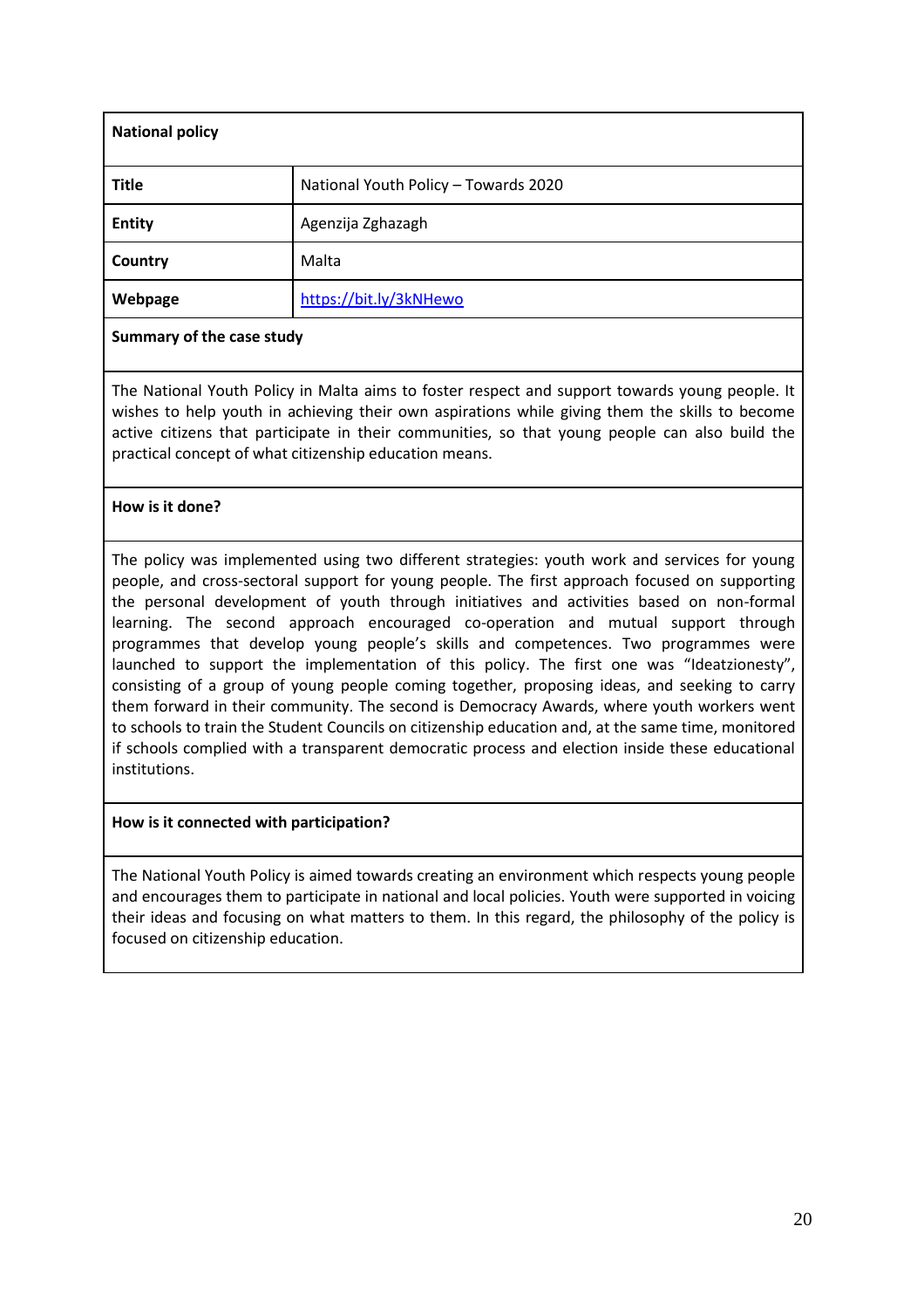| Formal education settings using non-formal approaches |                                       |  |
|-------------------------------------------------------|---------------------------------------|--|
| <b>Title</b>                                          | Schools for Democracy in Ukraine      |  |
| <b>Entity</b>                                         | The European Wergeland Centre         |  |
| Country                                               | Ukraine                               |  |
| Webpage                                               | https://theewc.org/countries/ukraine/ |  |

Schools for Democracy in Ukraine aimed to support democratic reforms in school education by promoting democratic culture and democratic citizenship in policy and practice. This initiative had three pillars of action. The first is the education of citizens, through the promotion of co-operation between teachers, students, school administration and parents. The second one was work with teachers, so they know how to teach their subjects incorporating civic competences. The third one was co-operation with the community, so they know that they are part of a process, and that democratic culture does not happen by itself.

## **How is it done?**

To achieve its goals, the School for Democracy has taken a "learning-by-doing" approach. In this way, the organisation looked to generate both theoretical knowledge and practical skills in civic and democratic competences, using the Framework of Competences for Democratic Culture as a reference. The project also based its concept of citizenship education on Democratic Governance and Management by setting an example at school as to how democracy works. This means that young people had the opportunity to learn to design their recommendations, present them, follow the entire decision process and make them come true. As an indicator to evaluate the project, each school was assessed on the development of the programme.

#### **How is it connected with participation?**

Schools for Democracy is a project that seeks to support young people in developing active citizenship competences. Through its activities, it encourages young people to participate in the decision making of their schools as well as co-operate with their community. Youth councils have been set up in order to develop initiatives and make a real impact through active participation. The programme teaches young people how to design, present, and follow the decision-making process of their initiatives.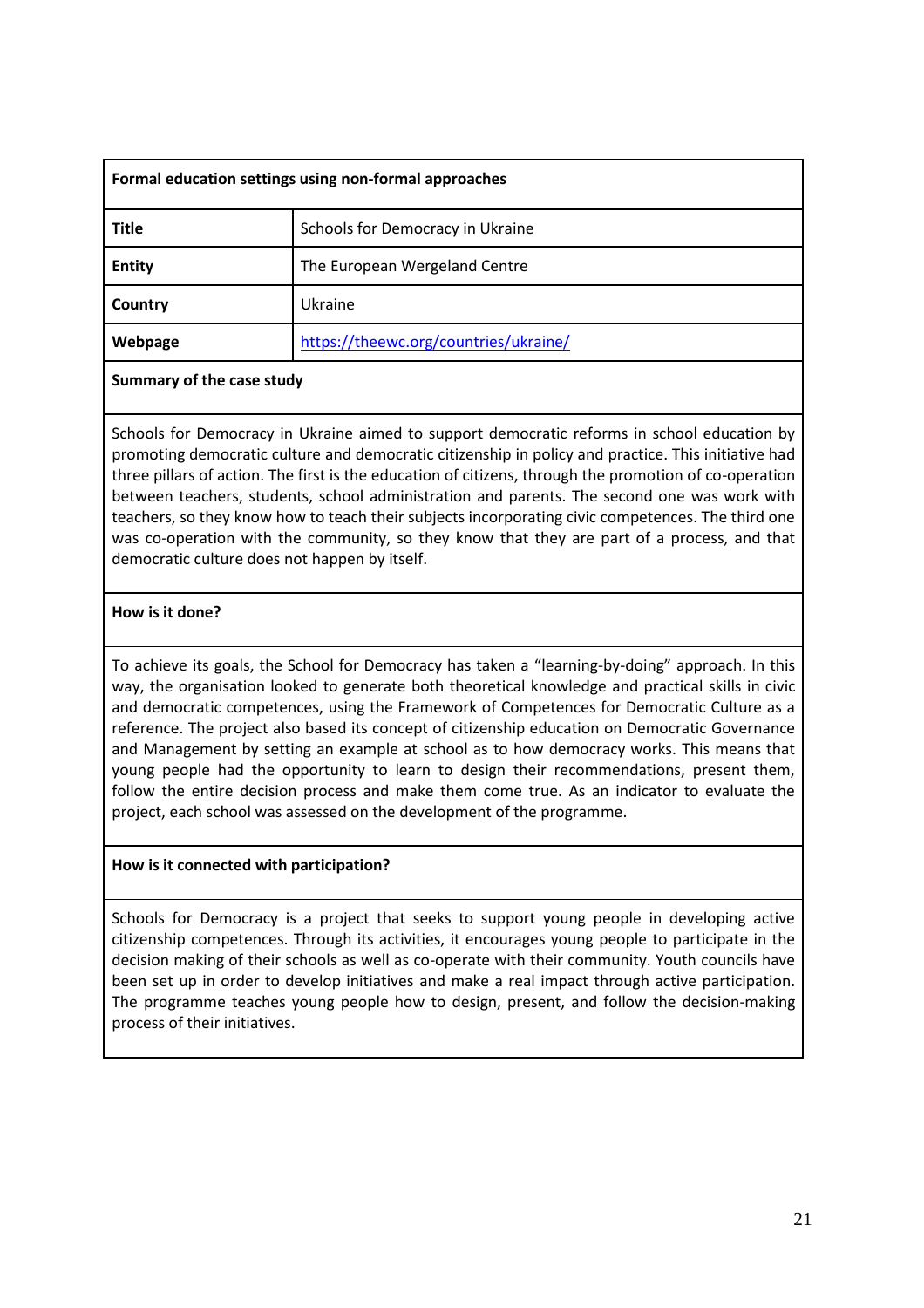| Formal education settings using non-formal approaches |                              |  |
|-------------------------------------------------------|------------------------------|--|
| <b>Title</b>                                          | Politik Lernen in der Schule |  |
| <b>Entity</b>                                         | Zentrum polis                |  |
| Country                                               | Austria                      |  |
| Webpage                                               | www.politik-lernen.at/       |  |

The project is present in Austrian schools and aims to spread citizenship education throughout the country. Teachers are supported in bringing human rights and citizenship education into the classroom. Zentrum Polis also works as an information platform and develops new materials for the education system. It helps train teachers and organise student events while it plays a part in European and Austrian debates on the topic of citizenship education. The centre encourages skills-based learning to create political awareness in students and teaches them how to deal with political themes and current social issues.

## **How is it done?**

Citizenship education in Austria has become especially important since the legal voting age was decreased to 16 years in 2007. This meant that the teachers needed to explain the voting procedures to young people and teach them about electoral processes. Textbooks and other materials on the subject were not readily available, which is where Zentrum Polis came in. The organisation has become a hotline for teachers adapting to this new situation and including citizenship education in their classes. To achieve its goals, the organisation is centred on creating and sharing materials, running training programmes, and collaborating with universities to share and access these materials. Among other ways and channels, the materials are distributed every year through the celebration of Austrian Citizenship Days between the end of April and 9 May.

## **How is it connected with participation?**

Zentrum Polis is dedicated to ensuring the accessibility of materials on citizenship education in educational centres and among teachers, so that they can transfer citizenship education knowledge and competences to young people (learning what participating in the political agenda and in the current social issues is all about). Since the change in the voting age, this organisation is working to support teachers to approach and create educational activities where young people discover and understand the political arena before they start voting and to encourage them to participate in the creation of new initiatives.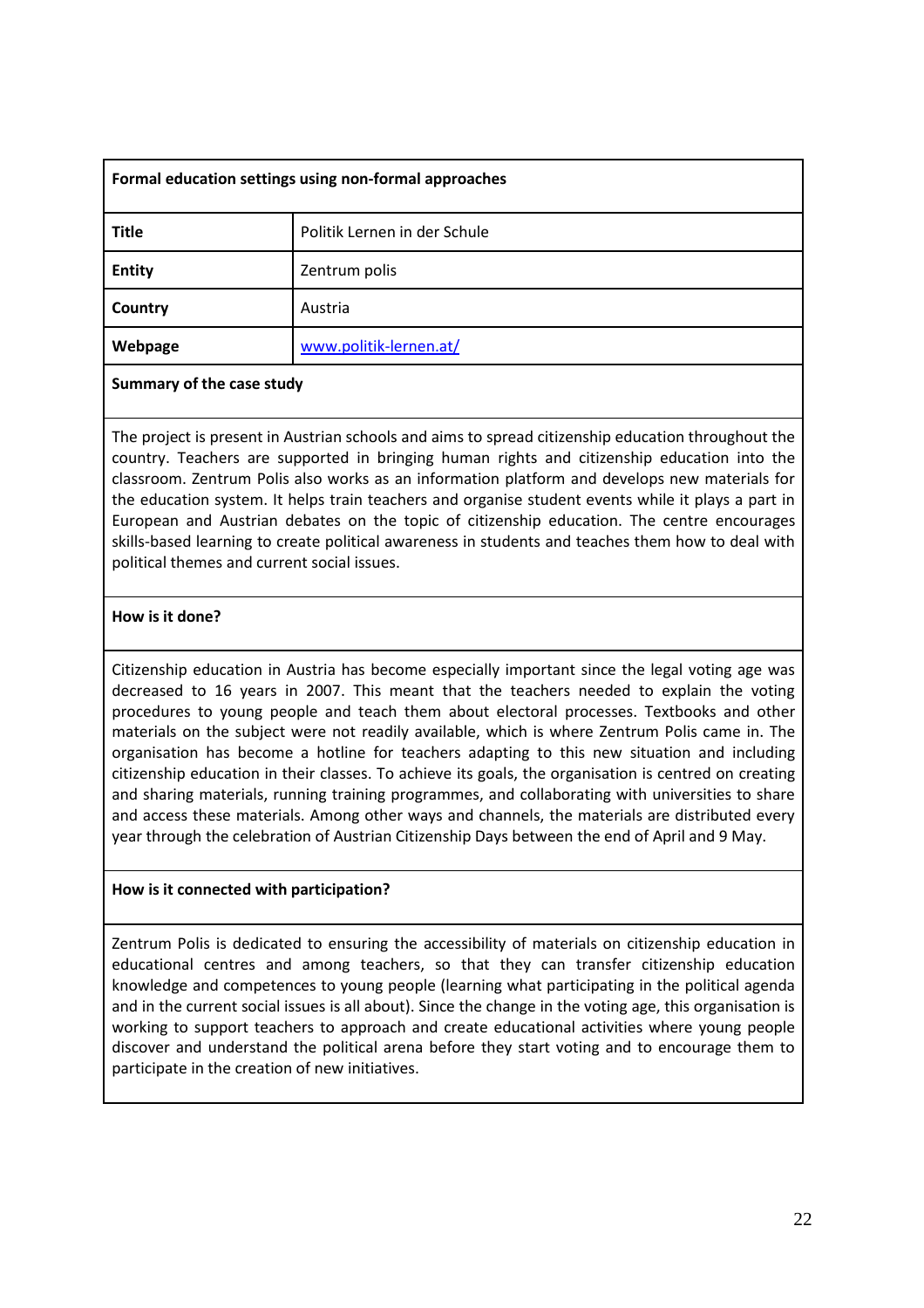| <b>Civil society organisations</b> |                         |  |
|------------------------------------|-------------------------|--|
| Title                              | Capital of Children     |  |
| Entity                             | CoC Playful Minds       |  |
| Country                            | Denmark                 |  |
| Webpage                            | https://bit.ly/3sgFX5g/ |  |

Capital of Children is focused on making the Municipality of Billund a space which respects and invests in children and young people. Children and young people are considered valuable members of society and are encouraged to participate in the community. The programme believes in learning through play, and it fosters the creativity that comes from playing. Through this approach, Capital of Children hopes to develop children's critical thinking, problem-solving, communicative and collaborative skills in order to prepare them for navigating the complexities of society.

## **How is it done?**

Capital of Children collaborates with various organisations such as universities to research and evaluate the impact of the project and improve it further. The programme also seeks to create intercultural and intergenerational spaces so that all members of the community can learn from each other and share their unique perspectives. Capital of Children also views democracy as a creative space in which all citizens have a say in how they want to live and what future they see for their municipality. The programme has a special focus on children and young people which are generally overlooked as participants in political discussions. Capital of Children also works with parents, authorities and institutions to achieve its objectives. The programme had three main focuses: urban design of Billund, in which children are incentivised to participate and make decisions that directly affect their municipality, innovation and entrepreneurship, by inviting startups to develop new products and services together with children and young people; and creating a learning environment for the future, where children and young people are not only interested in their community, but also in what happens in the world.

## **How is it connected with participation?**

The project centres on building up children's and young people's participation in the democratic spaces of the Municipality of Billund. Bringing together children and young people and the lawmakers of the community throughout the decision-making process is an important aspect of Capital of Children. Children and young people are being encouraged to voice their ideas, share their knowledge, design political proposals, and improve society through democratic participation. At the same time, external agents coming to Billund are invited to participate in this co-creative process with the children and young people.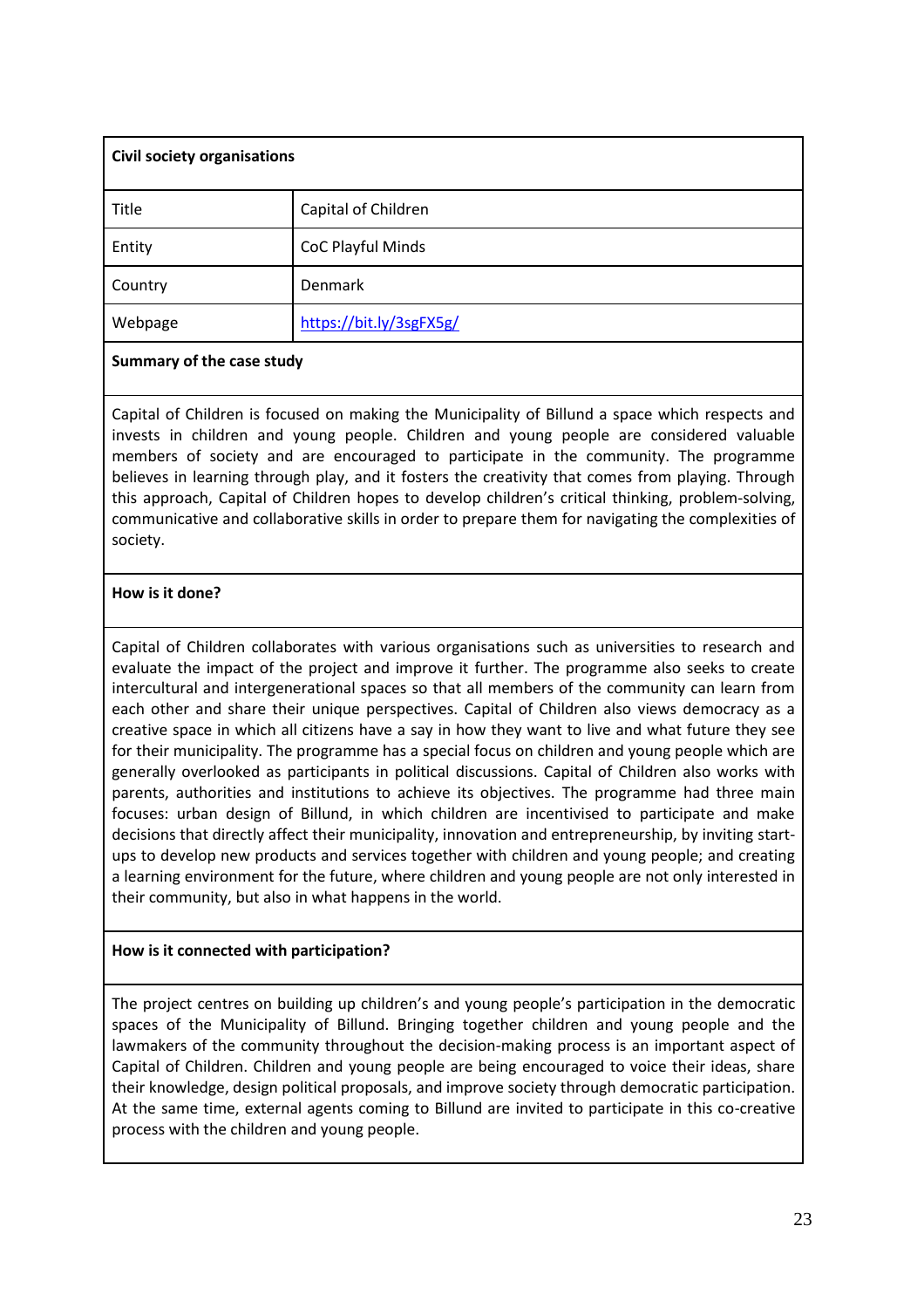| <b>Civil society organisations</b> |                                   |
|------------------------------------|-----------------------------------|
| <b>Title</b>                       | <b>GOOD</b> initiative            |
| <b>Entity</b>                      | Consortium of civil organisations |
| Country                            | Croatia                           |
| Webpage                            | http://goo.hr/good-inicijativa/   |

Since 2008, civil society organisations dealing with non-formal education and human rights have been gathered in an initiative that advocates the systematic and quality introduction of education for human rights and democratic citizenship in the educational system (GOOD Initiative). The need for active involvement of civil society organisations in this area stems from the current situation in which, despite clear indications of how civic education is needed in schools, the education policy of relevant institutions is not focused on its introduction.

#### **How is it done?**

The GOOD Initiative uses the term civic education as a generic term that combines all types of formal and non-formal education for human rights, peace, democracy and active citizenship. The three main pillars of the GOOD Initiative are education of teachers, advocacy on local governments and research on civic competences. Based on these three pillars, the aim is to create a conducive environment so that teachers can approach citizenship education, incorporate civic competences through curricula in extracurricular activities within formal education and, finally, generate empirical evidence to know what works.

## **How is it connected with participation?**

This initiative prioritises a participatory approach. That is, it involves people from the beginning of the process to create ideas with which they want to improve their community, work on them, and invite expert groups to contrast them. In this way, young people are involved as critical citizens who think about their community, who are not afraid to raise their voices and who have the necessary citizenship tools and competences.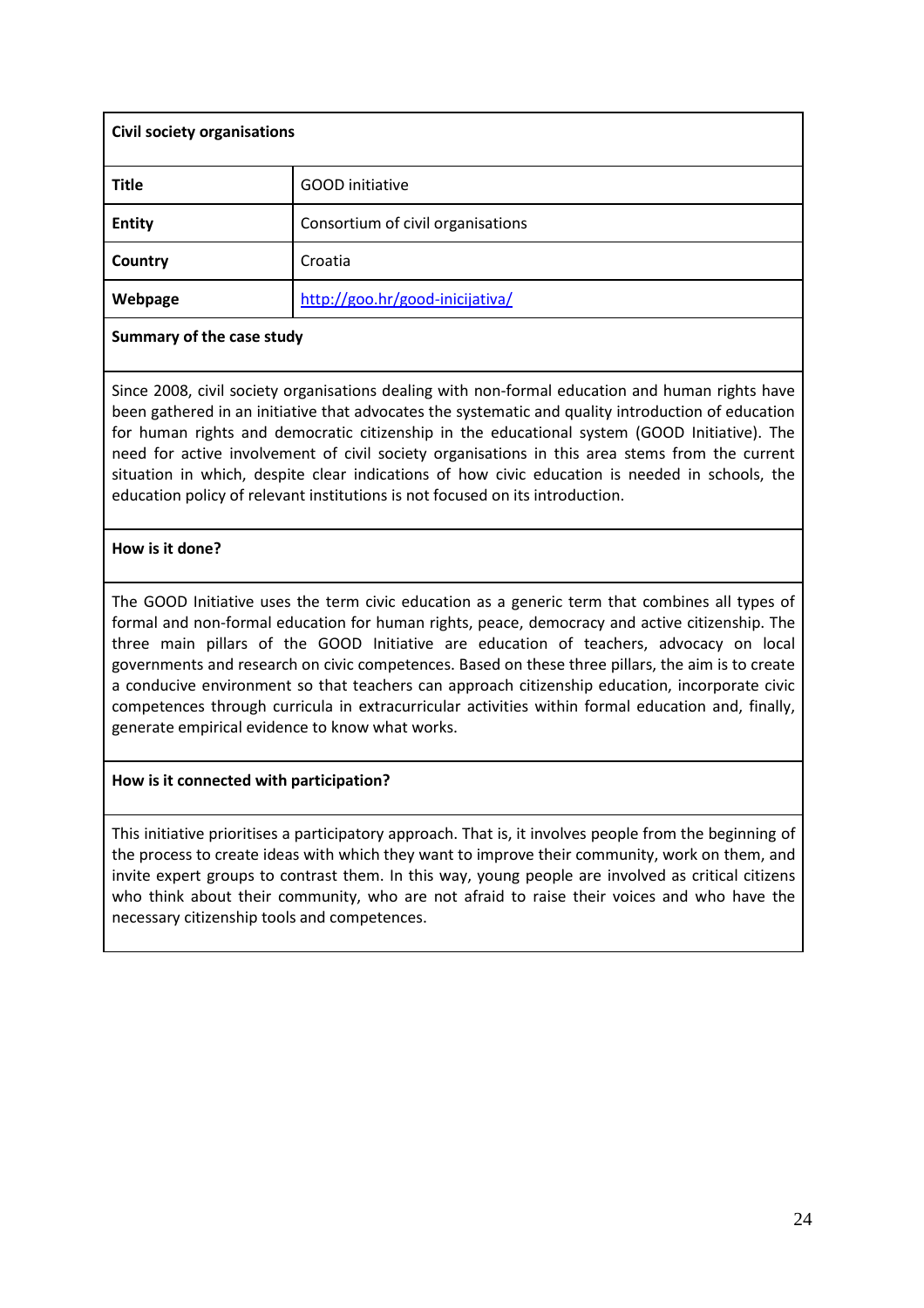#### <span id="page-25-0"></span>**The complexity of citizenship education as a catalyst for youth participation**

Following the interviews with project leaders, a discourse analysis was undertaken, classifying the information into six categories: the concept of citizenship education; the competences promoted by citizenship education; the link between citizenship education and participation; intercultural dialogue and political tolerance; advocacy and impact on public policies; national and European identity; and citizenship education in the digital world.

<span id="page-25-1"></span>**The concept of citizenship education**

The concept of citizenship education implies three fundamental aspects: being an active citizen in one's community, knowing one's rights and exercising these rights in both social and political life.

"From a project's perspective, our conception of citizenship education means to provide knowledge related to participating in elections, electoral processes, democracy and democratic institutions. And if we achieved this, we can also contribute to develop an active engagement in civic and democratic life of young citizens."

This concept should be treated as a process in which young people not only receive knowledge, but also produce and maintain it for life. Its success depends on individuals acquiring democratic skills, beliefs and habits both in and out of school so that they can contribute to improving the community in which they live.

"We understand that citizenship education not only implies knowing, identifying, or working on the competences of the future, but also deepening who you are, what values matter to you, how to bring them to the world and share them. A more philosophical discussion of what it means to be human in today's world, what good can you bring to the world."

The analysis shows that non-formal education is the preferred method for working on citizenship education, because it seems to be an "essential tool" for achieving a truly open, complex and global social co-existence. This may be linked to the presumption that this type of competence should be promoted outside the more rigid framework of formal education.

"One strategy was the youth work. I see youth work as the basis of citizenship education policy. For me youth work and citizenship education are not the same but it's the vehicle. The fact that youth work is the strategy in the policy ... means that citizenship education is at the core of it."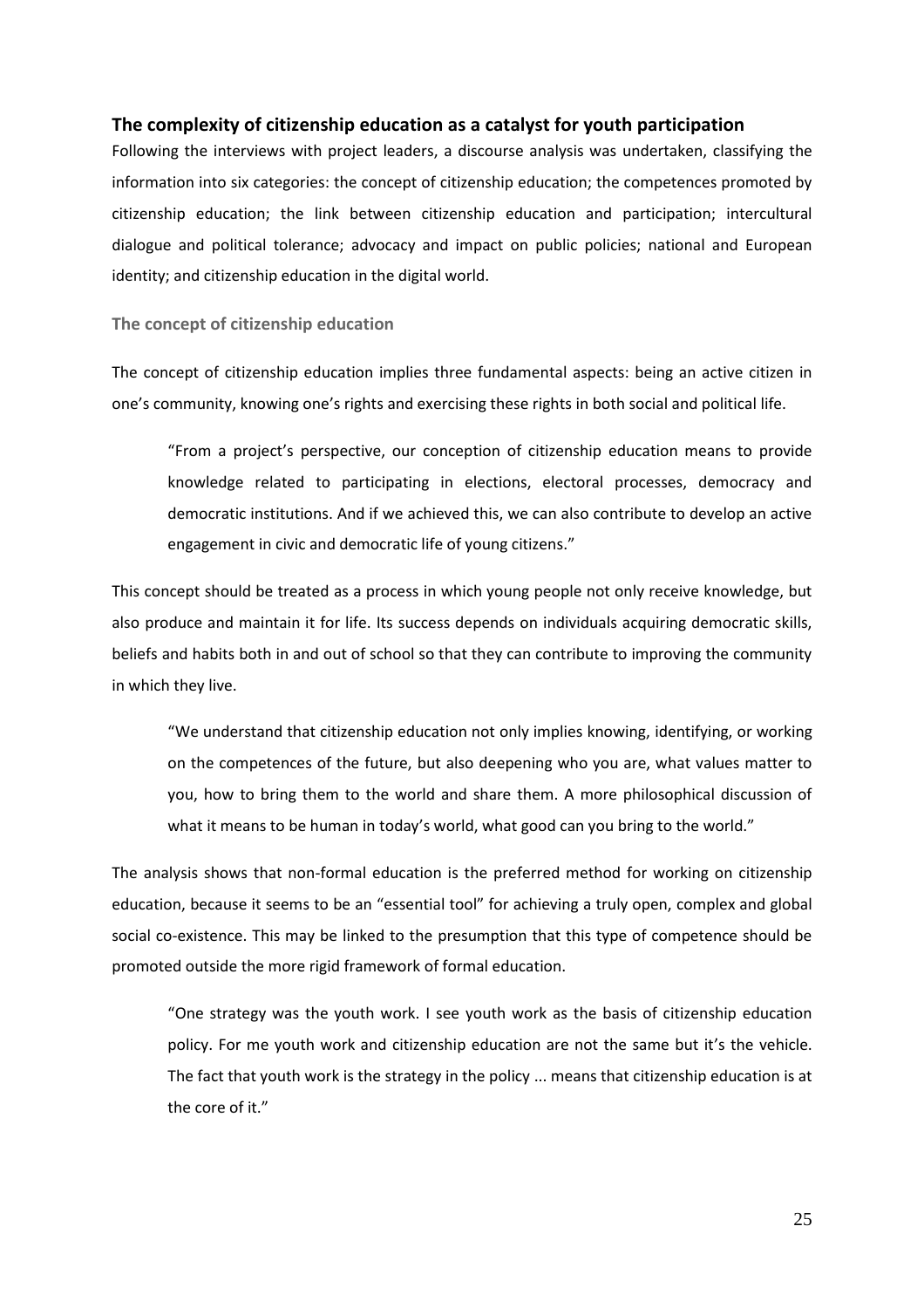The selected examples use a broad umbrella term to describe citizenship education. Almost all interviewees refer to the Council of Europe's "Competences for Democratic Culture" as a fresh framework that provides a point of orientation for the development of teaching materials.

"Citizenship education is a very wide concept. In reality, I … think if you have to search in the policy and you put 'citizenship education' you won't find it as a word. But the philosophy of that policy is all around citizenship education."

#### <span id="page-26-0"></span>**Competences promoted by citizenship education**

Citizenship education is capable of developing both soft skills and civic or democratic competences. Surprisingly, however, it is non-cognitive skills, such as creativity, critical thinking or solidarity which are the first to be linked to citizenship education.

"There are a number of competences that the young people  $[develp]$  – ... the critical thinking, the communication skills, the decision-making skills, the ability to act in a solidary manner ... These are all competences that young people learn from working in a team and working with others."

Civic or democratic competences, such as attention, knowledge and political participation, only come up when young people are asked about them directly. These competences do not seem to be the priority competences in the case studies. One of the reasons for this may be the broad conceptualisation of citizenship education, as well as the fact that the case studies give more weight to social co-existence.

"Participation and democratic competences go hand in hand … The most important is curiosity, followed by creativity and innovation. Later, others are derived on participation, community work, decision-making, respect and appreciation for everyone's ideas."

"I will definitely say critical thinking [is] a principal [competence]. Then participation, inclusion, correlation among the disciplines and co-operation among schools and the community."

<span id="page-26-1"></span>**Link between citizenship education and participation**

In contrast to the previous section, the concept of participation is found to be directly linked to civic or democratic competences. This is because the case studies indicate that citizenship education enables young people to learn about the processes of participation: identifying requirements, designing proposals, reaching consensus, voting, and approving decisions.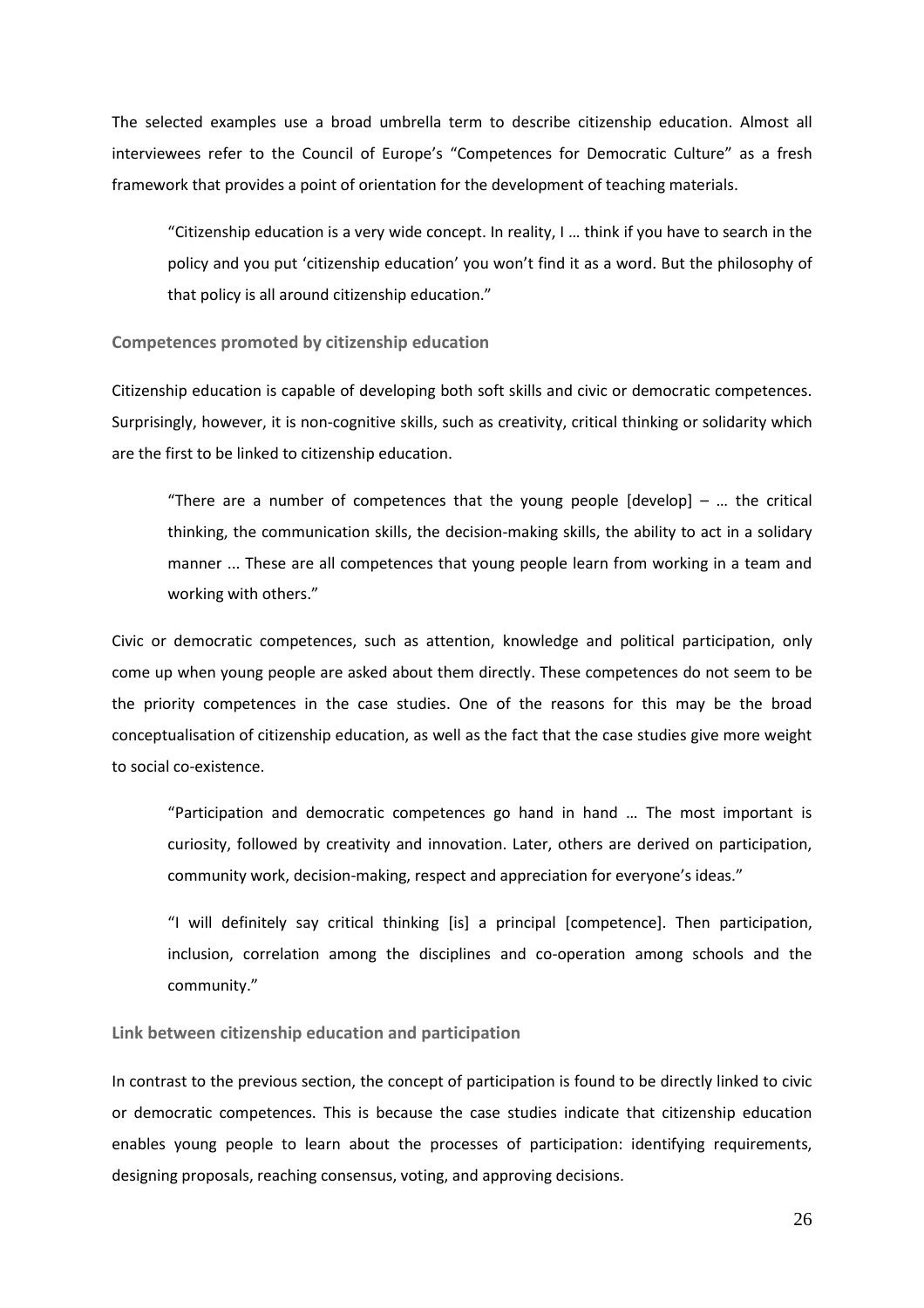"Participation and democracy competences go hand in hand. In other words, children and young people are part of a co-creation process where, in a parallel way, they acquire and develop competences for participation (dialogue, debate, information, teamwork, decisionmaking) and democracy (transparency, ethics, consensus, responsibility, policy approval process)."

Despite the above, each case study develops participation processes from different spectrums. On the one hand, there is a more formal style of participation directly related to electoral and democratic processes. On the other hand, there is a non-formal participation through processes of co-creation or discussion of the social changes that are currently being experienced.

"It is important for the project to work with young people to encourage them to vote and continue voting [to persuade them] that they should and can participate actively in the political agenda. Because if they don't participate, nobody will. The adults and the elderly will leave, and the youth will have to come and occupy those spaces. They will have to participate. And it is better to have someone who is prepared to participate democratically."

"We have three tasks … The first one is to address citizenship education through social challenges and controversial issues, so young people can discuss the topics that [they care about] in society."

In addition, it is observed that the activities planned within these case studies primarily seek to provide knowledge, skills, values and attitudes so that young people know the rules of the game of democracy and, if they wish, participate in it. However, these examples are not found to directly focus their interventions on increasing political commitment or even modifying their political behaviour.

<span id="page-27-0"></span>**The role of citizenship education in promoting advocacy and impact on public policies**

The case studies argue that their interventions are able to create a sense that they can influence decision making, engage in the political arena, and design recommendations that will improve their communities. In addition, there is a perception that youth, at least in specific circumstances and for certain causes (such as the environment), are involved and committed to influencing public policy.

"Our young participants really believe they can change things and influence policies. An example of this is that the young people who participate in our summer school continue to work on the proposed themes despite not being in the summer school anymore. They continue to work in national organisations, supporting electoral processes, teaching these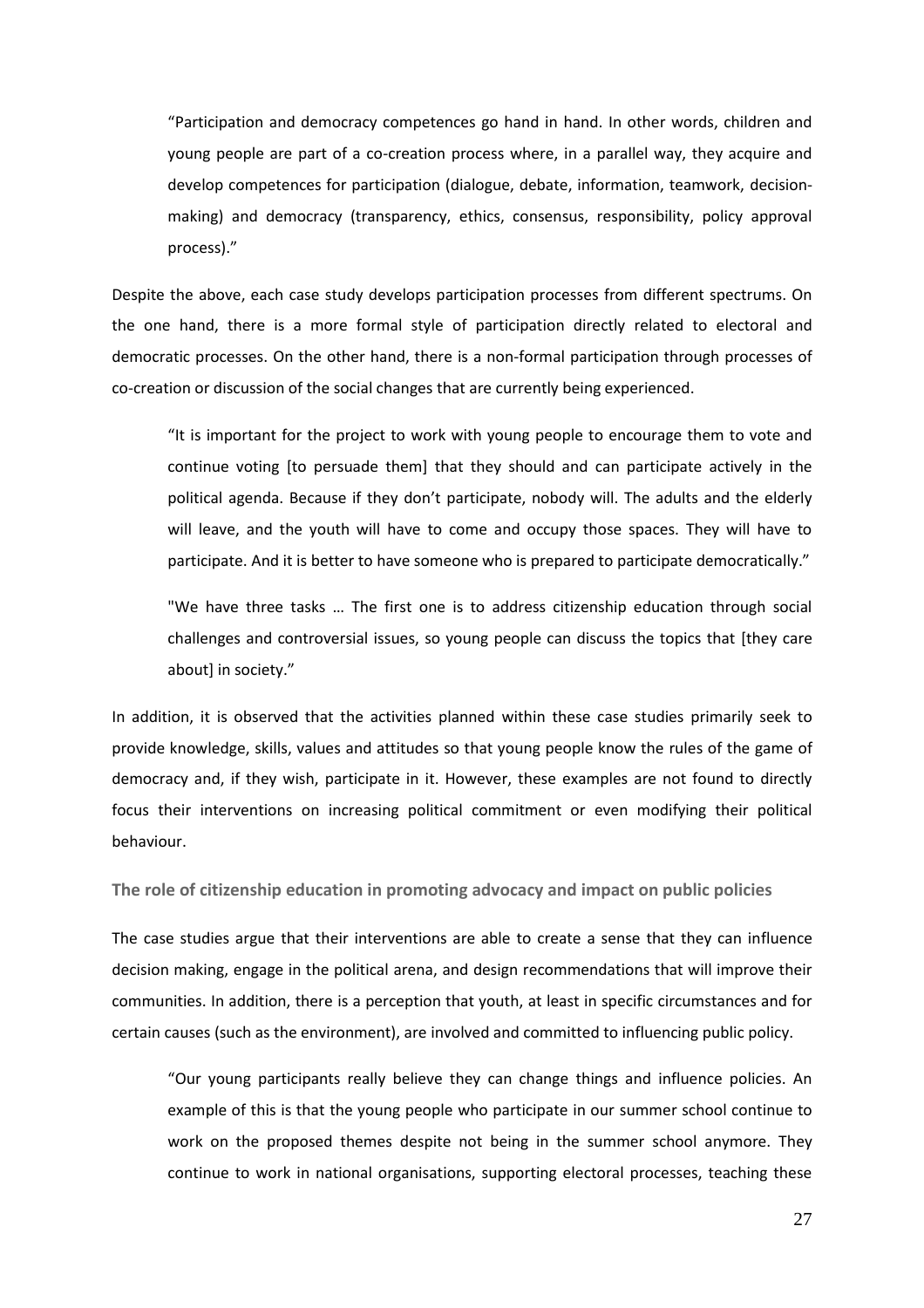processes to other students in law schools (or in other schools), because they believe that they can change and influence policies."

Along these lines, it is emphasised that children and young people who participate in these projects are more likely to be part of the institutions and parliaments (local, national and European) that will make the decisions of the future. Some of the young people who have completed their activities enter youth councils, join political parties, or even run electoral campaigns at local level. Some cases studies indicate that this is due to the acquisition of soft skills and civic competences promoted through citizenship education, which enable them to navigate the public sphere critically and contribute to it in a meaningful way. Moreover, many of these young people return to these activities to share their experience to the new generations.

"I believe that the EU Parliament and the European Commission are going to be made up of [today's] children and young people … I am convinced. [An international organisation highlights our geographical area as a friendly region] for children and young people. To designate us with that label, [the organisation] collected a lot of data and invited children to meet their peers from other cities and countries. From this, they have created their own network of children not only to be friends, but also to work together and influence policy."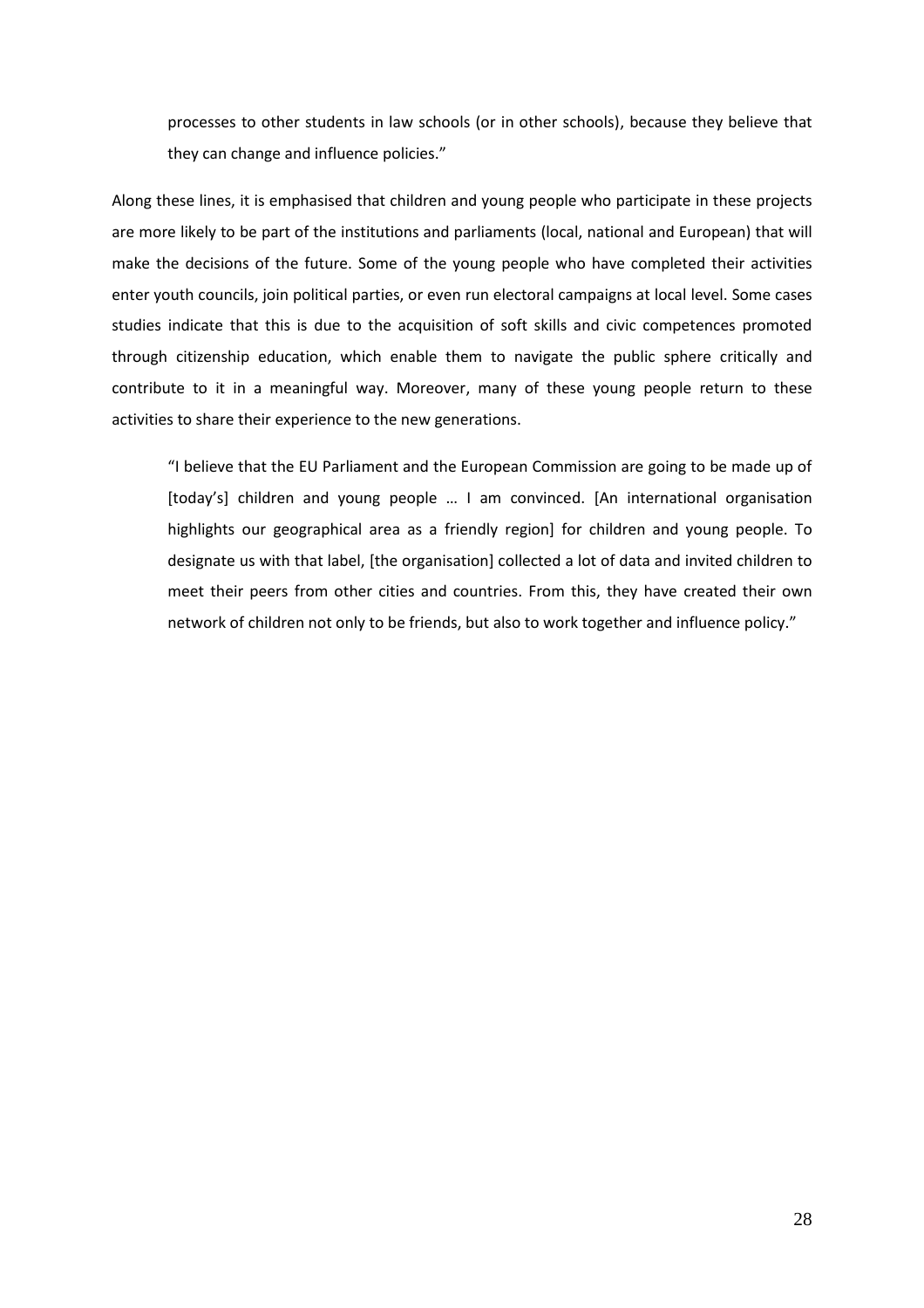#### <span id="page-29-0"></span>**National and European identity**

The analyses show that the case studies actively promote a sense of belonging to their most immediate context, such as the school or their community. This local approach, in turn, seeks to make young people see themselves as citizens of the world, beyond their country of origin. On the other hand, they are far from promoting a national identity through citizenship education.

"I hope that we are not developing a fixed or immovable concept of national identity. On the contrary, I hope that we are developing a concept of identity that can flow throughout life. A concept of identity that includes and does not exclude anyone; making a holistic understanding of their identity."

"The project is not focused on creating a national or European identity. On the contrary, it focuses on identifying common values, the values that each child and young person have individually and share with the rest, or how they are translated into global responses. It's more of a personal experience, sharing knowledge."

On the other hand, most of the case studies report that they do not directly work on intercultural dialogue or political tolerance. Given this scenario, respondents emphasise that citizenship education in itself implies openness to other cultures and respect for others, so that both competences may appear spontaneously although they are not developed directly.

"In principle, intercultural dialogue occurs spontaneously from the time that all citizens, regardless of age, co-create and co-decide everything that happens in their municipality."

"The main goal is to help in creating and enabling an environment for active citizens that can critically think and act within the community. A community [is] not … only a local community, but a community of a class of a local community, national community, European community and, very important, the international community."

Furthermore, it is worth noting that none of the examples above seem to instrumentalise citizenship education as a way to actively promote a belief in national or European democracy. There is a clear distancing from this approach, perhaps because it is still more linked to authoritarian or indoctrination models of citizenship education. On the contrary, there is a certain inclination to focus more on developing young people's identity and stimulating their process of self-discovery through citizenship education.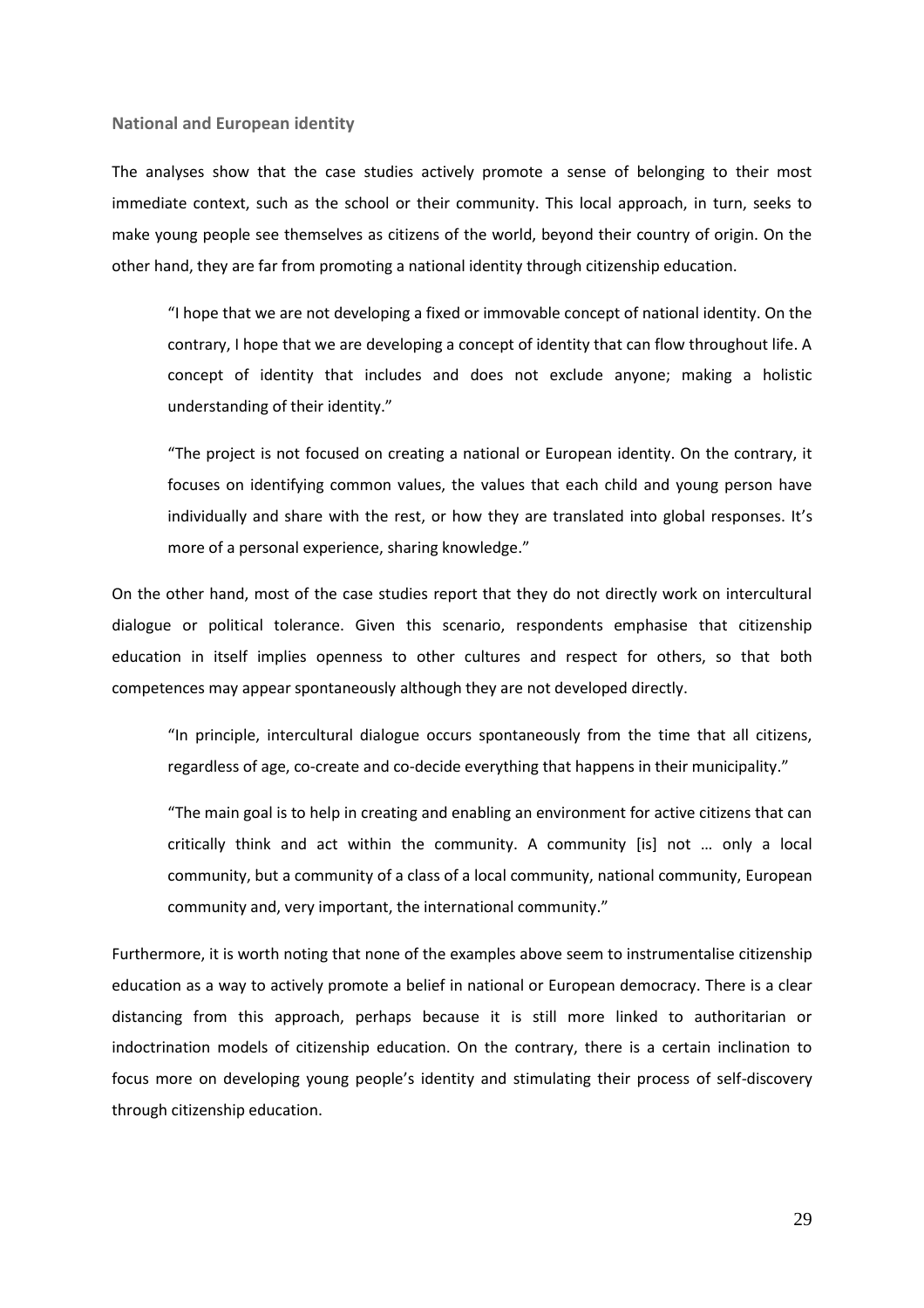"Before this new framework, citizenship education had a bad reputation. The teachers thought that citizenship education was related with indoctrination, political parties, and that it was dangerous to approach it at school. Now they have a new understanding, that citizenship education allows young people to comprehend the world in which they live."

#### <span id="page-30-0"></span>**Citizenship education in the digital world**

The last point that was addressed in the interviews was citizenship education in the digital world. The COVID-19 pandemic caused an increased integration of the digital mechanisms within their interventions, such as providing helpful information through virtual channels or using online resources in everyday activities. There is a consensus that this digitalisation of their practices was a positive aspect because it has opened new paths for them to promote citizenship education in relation to lifelong learning.

"Although COVID-19 has been disastrous for the world, it has had good consequences within the project. Since it has forced us, and young people, to know how to work with online tools."

Despite this digitalisation boom, the interviewees did not refer to any kind of digital citizenship or to new spaces for youth participation in virtual environments. On the contrary, digital technologies seem to be considered as a complement to face-to-face activities. There is a desire to return to 100% physical environments as the main mode of working. Although this last sentence is possibly influenced by the pandemic and the confinements, it does stand out that the interviews highlighted that they found a huge gap between children and young people who have easy, reliable internet access and those who have limited or no internet access at all.

"Much has changed due to the pandemic. There wasn't much need for digitalisation before. The pandemic was a boost for digitalisation … We hope that children and young people can have offline education as much as possible."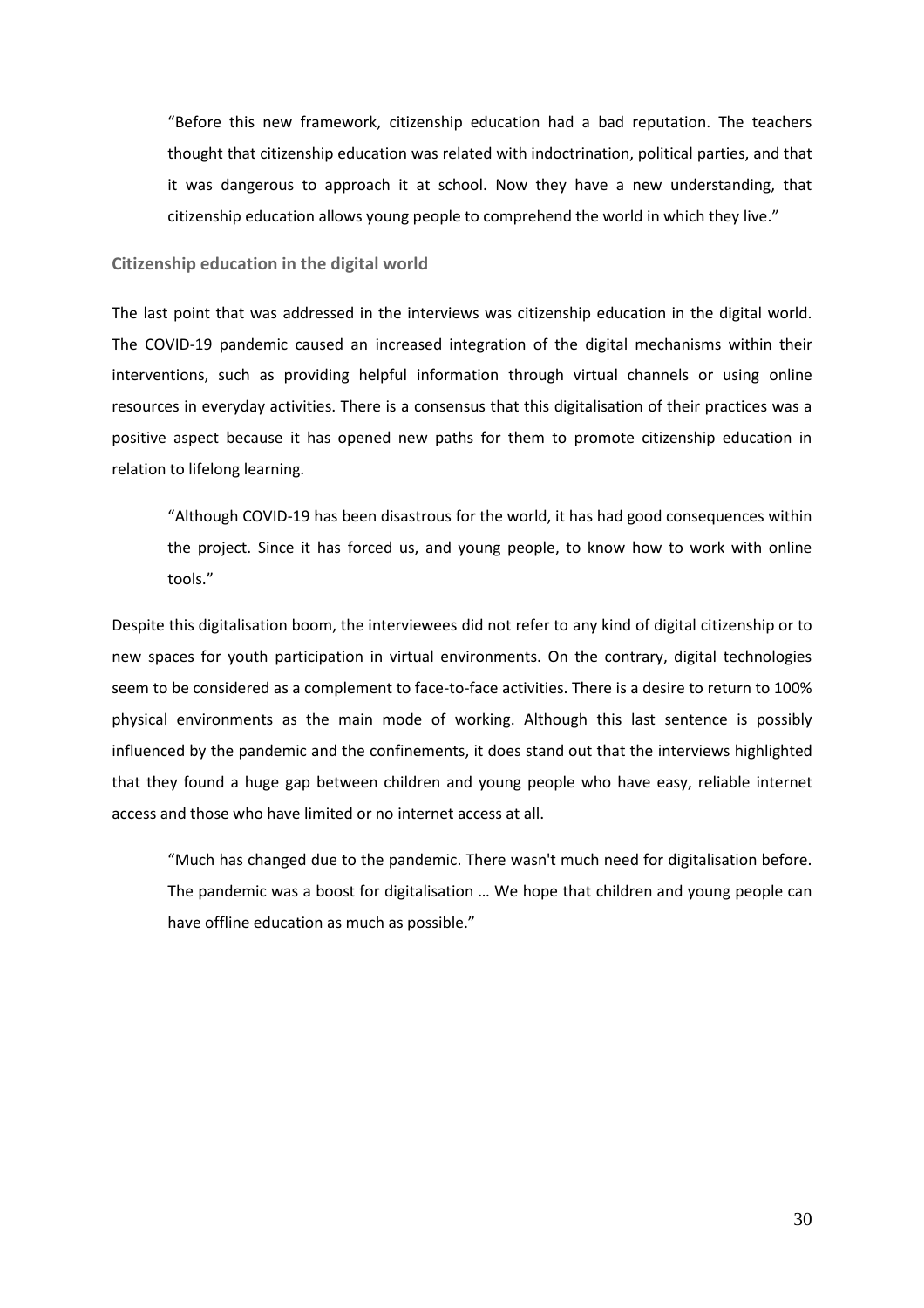#### <span id="page-31-0"></span>**Summary**

After exploring non-formal citizenship education practices across Europe, it is found that they employ an extremely **broad concept of citizenship education**. This means that the concept covers a range of topics, competences and learning outcomes that go beyond citizenship education itself. This broad conceptualisation may be one of the reasons why soft skills are prioritised over civic or participation skills.

Approaching citizenship education from such a broad perspective does not make it clear how or why such a broad conceptualisation will actually lead to young people taking an active interest and participation in local, national or European civic and political life. Considering the three areas of theory outlined in Chapter 1, it is not necessarily clear that the case studies draw explicitly on these theories as a way to increase or conceive the impact of their work.

Following this line, citizenship education seems to be implemented in such a way that **escapes from promoting a belief in national or European democracy**. This may be one of the reasons why the case studies employ such a broad concept of citizenship education or that soft skills are prioritised. In other words, they do not promote any action that directly triggers among young people a moral, civic, or patriotic duty to participate.

In this regard, it is observed that most case studies conceive **citizenship education as a framework where young people have the possibility to learn various competences and skills** to interact with other citizens in a democratic environment. However, their goals do not appear to influence young people's political behaviour. On the contrary, the objective seems to equip young people with knowledge, skills, values and attitudes that allow them to decide whether to participate politically or not. This reflects the way citizenship education is conceived in the European frameworks (see Chapter 2). Therefore, if citizenship education really wants to promote youth participation, especially in civic and political life, it requires narrowing the focus of current programmes and curriculums on topics and methods that actively promote a belief and action in "European democracy".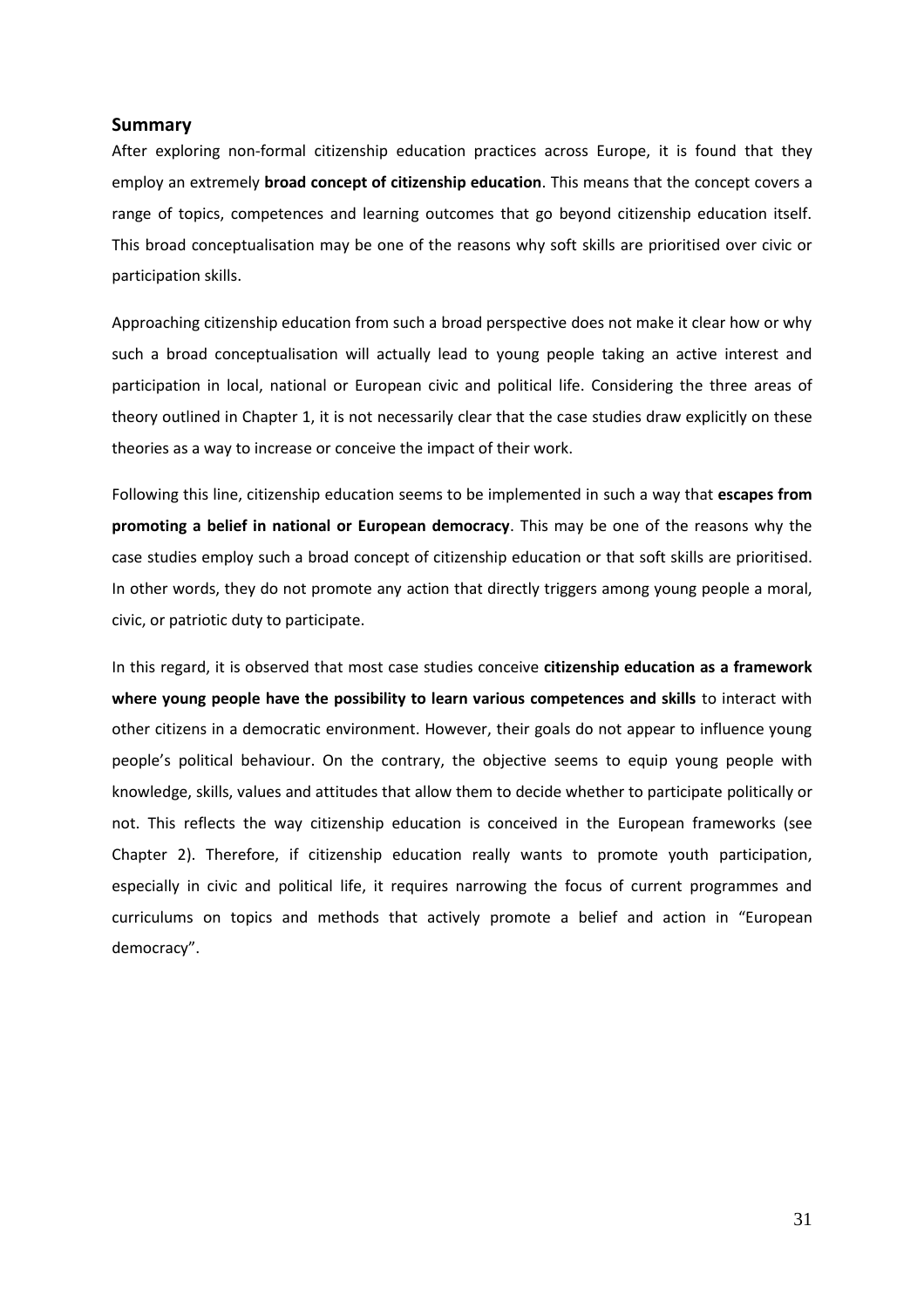## <span id="page-32-0"></span>5. Conclusion

Overall, there is limited evidence that citizenship education in its current form is leading to substantial transformative shifts in young people's democratic behaviour. The limited identifiable impact of citizenship education is no doubt influenced by the limited resources and political priority given to citizenship education in many countries and the highly variable experience many young people receive. Some modes of educational practice (non-formal methods, participatory methods, open classroom environments) do seem to indicate higher impact than others (formal education methods). However, definitions are inconsistent and further research is required. There is a lack of distinction between non-formal methods used in out-of-school settings (such as youth centres) and non-formal methods used within school settings. It is also not clear that non-formal education based methods can be delivered at scale to influence entire populations of young people without a significant, and perhaps unrealistic, level of resource.

Besides the lack of investment, there may be significant underlying factors related to the way citizenship education is currently conceived that prevent its successful use for transformative shifts in youth participation. Even if the issues above are resolved, through greater investment and research, we must also consider that citizenship education, in its current form(s), may not be able to successfully deliver the kind of population-wide changes required to re-engage young people in democracy. This concern is backed up by feedback from young people given through participatory structures about the poor quality of citizenship education. It is widely reported that current citizenship education does not do enough to stimulate young people's participation (Moxon and Pantea 2021).

A key limitation is that the current approaches to citizenship education are focused on giving young people the personal ability to engage in democracy, whilst not substantially trying to trigger or motivate them to do so. Much of the practice of citizenship education is conceived as learning the skills and abilities to interact, particularly with other citizens, in a democratic environment. Although an exceptionally wide range of initiatives are included in the frame of citizenship education when it is researched or talked about, a common discursive emphasis and assumption is that the primary purpose is to equip young people with the competence (knowledge, skills, values, attitudes) required to engage in democracy, rather than to influence their behaviour.

We propose that more persuasive, inspiring and encouraging forms of citizenship education might bring about a desired behavioural change. This sort of approach would emphasise the importance, perhaps even a moral, civic, or patriotic duty to take part in democracy by voting, standing for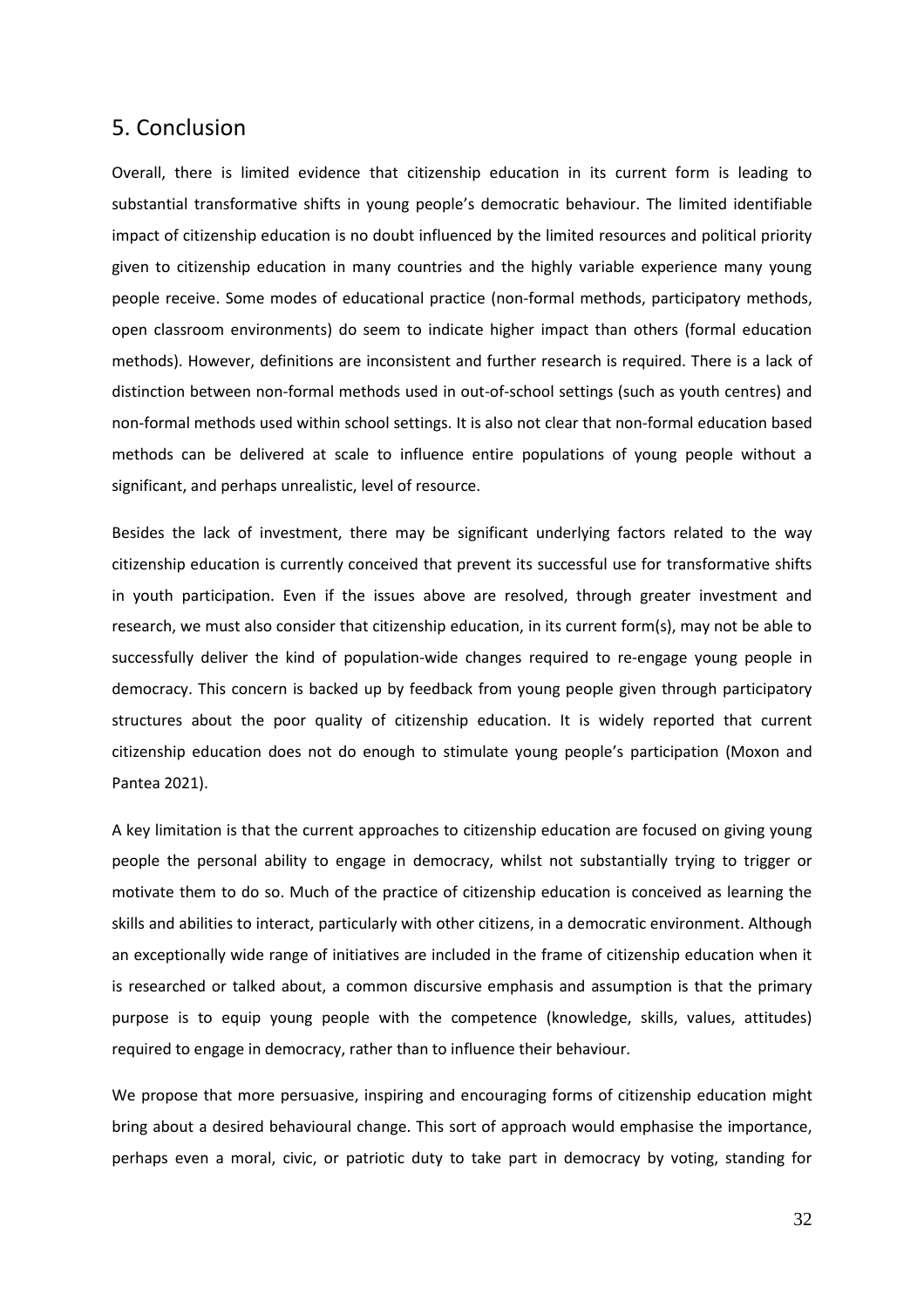election, contacting MPs etc. It would concentrate on finding messaging, motivational triggers and rationales that would persuade young people to be active within representative democracy and its institutions. In a European context this might mean finding a way to promote future generations' belief in "European values" and the achievements of the European institutions. In persuasive/inspiring/encouraging citizenship education the primary goal would be to change young people's behaviour rather than develop their competence. This means an outcomes-focused, instrumental approach to evaluating and designing educational curriculums and programmes. Competence development has value, but this alone is not sufficient if educational programmes do not also lead to change in behaviour, although competence development, particularly the ability to think critically about political situations and actors, would still be a necessary part of this type of citizenship education. Without this there is risk that educational programmes act to indoctrinate, rather than educate learners.

Considering the current state of citizenship education, this change might require three things:

- ➢ **Narrowing the focus of current programmes and curriculums.** Current curriculums and practices are, by their own admission, often very broad, encompassing a wider range of topics and learning outcomes. There is no doubt much intrinsic educational value at the heart of many of these topics – learning to interact with other citizens, building tolerances of views and opinions and recognising the importance of human rights is a valuable thing to educate young people on. However, it is not always clear how or why we should expect that building many of these competences will lead to strongly increased engagement with democratic institutions in young people. There is of course some level of connection; it can be argued that a lack of these competences amongst young people might be a barrier to engagement. But that does not mean that having these competences creates engagement. A lack of knowledge and understanding is not the primary barrier preventing young people from engaging with democratic institutions in many European countries (Dezelan and Moxon 2021). Therefore, if citizenship education is to be used instrumentally, there may be a need to reduce the breadth of current topics, to prioritise topics and competences which can be directly linked to creating positive shifts in young people's political behaviour.
- ➢ **Focusing on topics and methods which actively promote and** "**sell" a belief in** "**European democracy".** Youth disengagement stems more from negative attitudes to institutional politics than lack of knowledge and skills (Dezelan and Moxon 2021). Therefore creating (positive) shifts in learners' values and attitude towards formal politics seems most likely to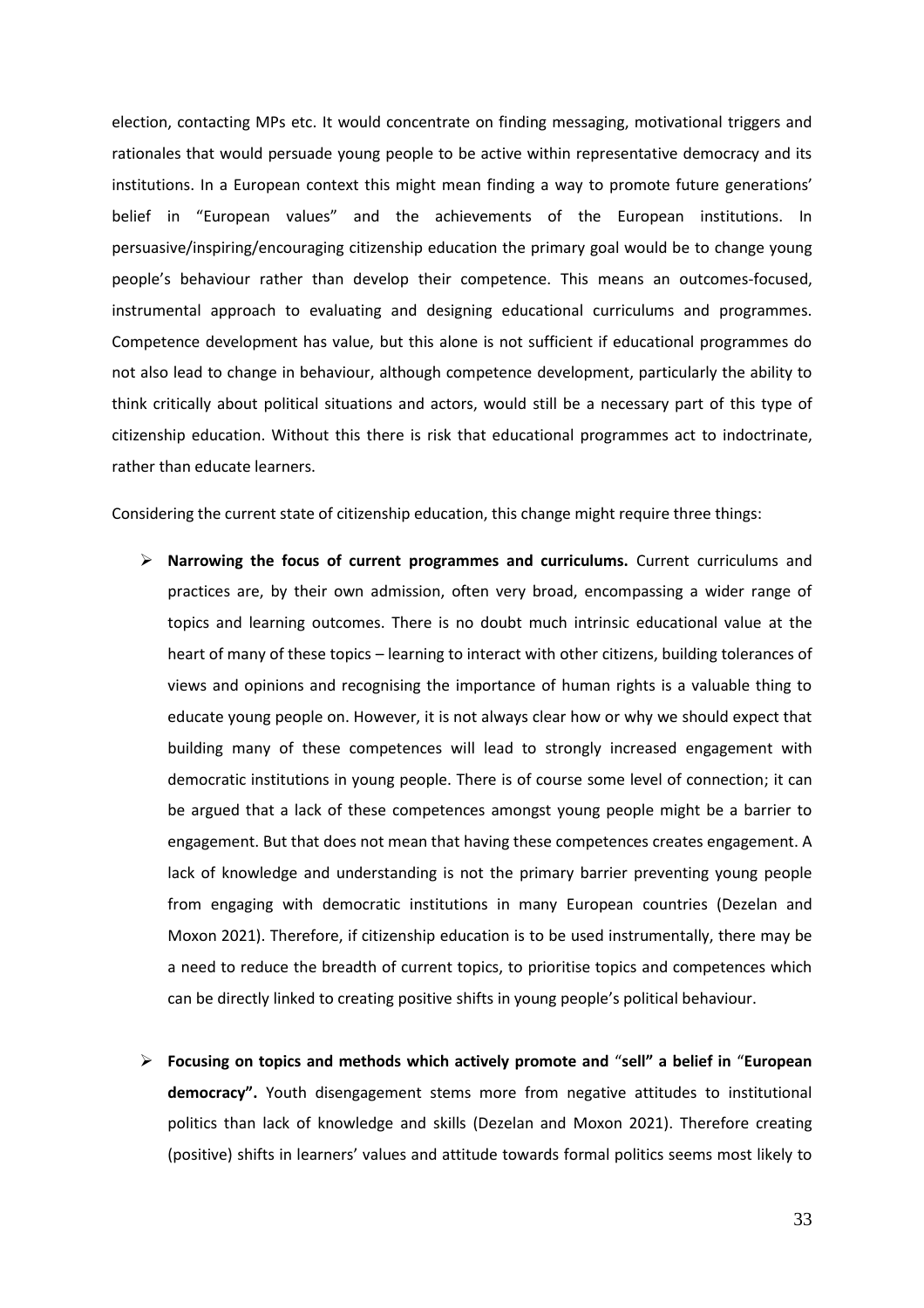influence their participatory behaviour. This means cultivating a strong desire to support European democracy, not just in an abstract sense but to support its actors, institutions, states and international bodies. Persuasive/inspiring/encouraging citizenship education then means needing to encourage young people to strongly believe in something related to European democracy that will motivate them to engage in voting in representative politics. This might mean:

- a belief in a moral, civic, or patriotic duty to engage in democracy;
- a belief that political engagement can create positive change;
- confidence in, trust, and support for the learner's nation state including its actors and institutions;
- confidence in, trust, and support for the European actors and institutions and, in the case of the EU, the European project;
- a belief in the value, or achievements, of a national state, and/or where applicable specific European institutions, or wider European values.

There are of course many political and ethical complexities regarding exactly which motivational messages and topics are used within the citizenship education, not least the balance between national and European bodies.

➢ **Prioritising citizenship education in general**. There is also a need for policy makers to invest further in citizenship education as a whole, attached to rigorous evaluation of specific programmes, their impacts, and their relative costs. Many young people have limited access to citizenship education, and it plays a minor role in many educational systems. Shifting an entire generation's behaviour requires a population-level approach and a population level investment. No matter how effective an individual method or programme of education is, if it cannot be delivered affordably to a substantial number of young people, consistently it is unlikely to create significant shifts in youth democratic behaviour as a whole. This means a key part of research and development of citizenship education needs to be testing and evaluating the impact of programmes and methods, with strong consideration of their costeffectiveness and ability to deliver at scale.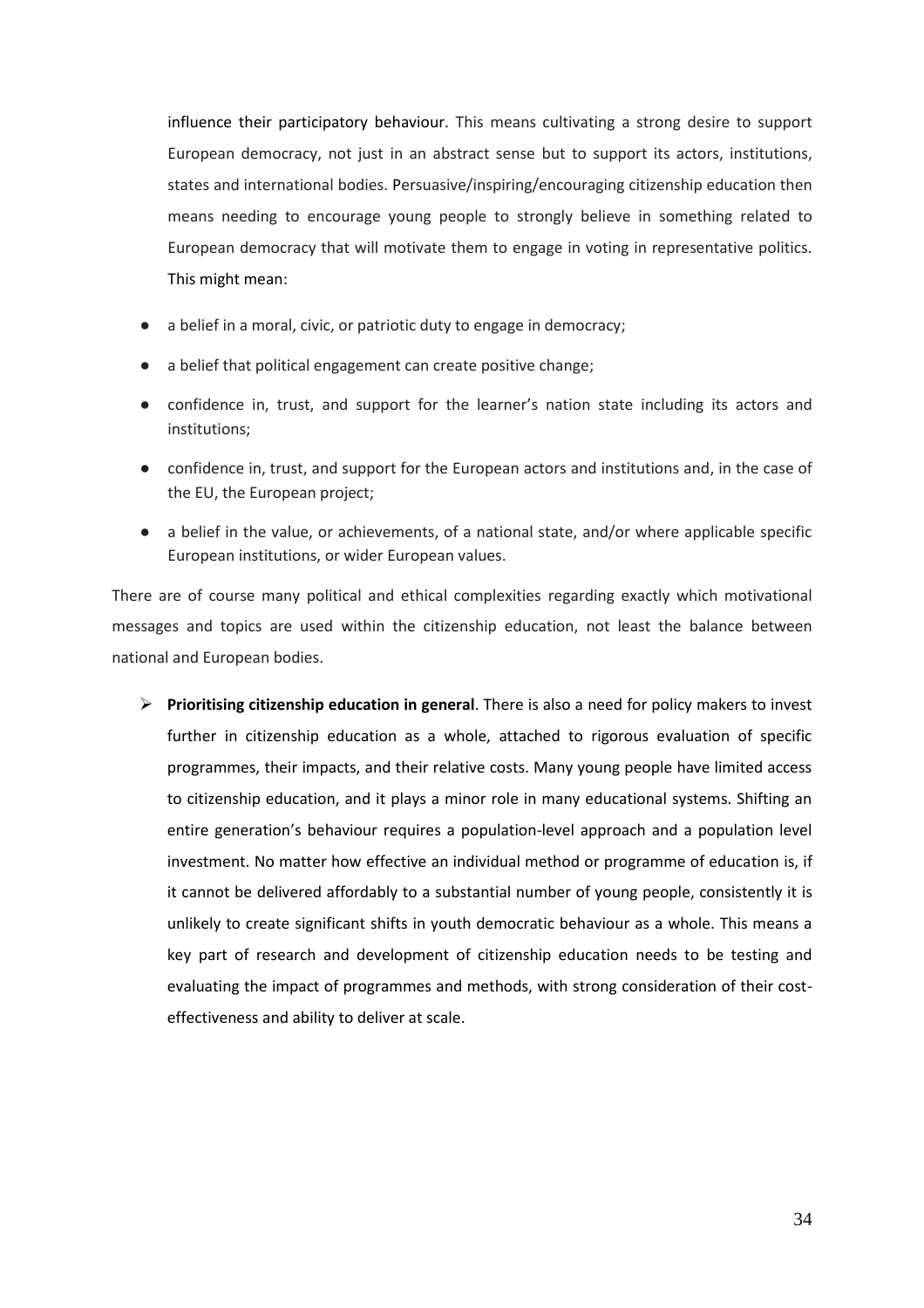Currently, it is hard to be confident that our existing programmes and approaches are able to deliver radical transformative shifts in young people's engagement in democracy. There may be good ethical reasons not to use citizenship education in this way. As we have discussed, developing learners' understanding and awareness of democracy has an intrinsic value, and should not be dismissed outright. However, as citizenship education is frequently suggested as a way of addressing youth disengagement, it should at least be recognised that much more specific and inspiring forms of citizenship education are required to address this goal.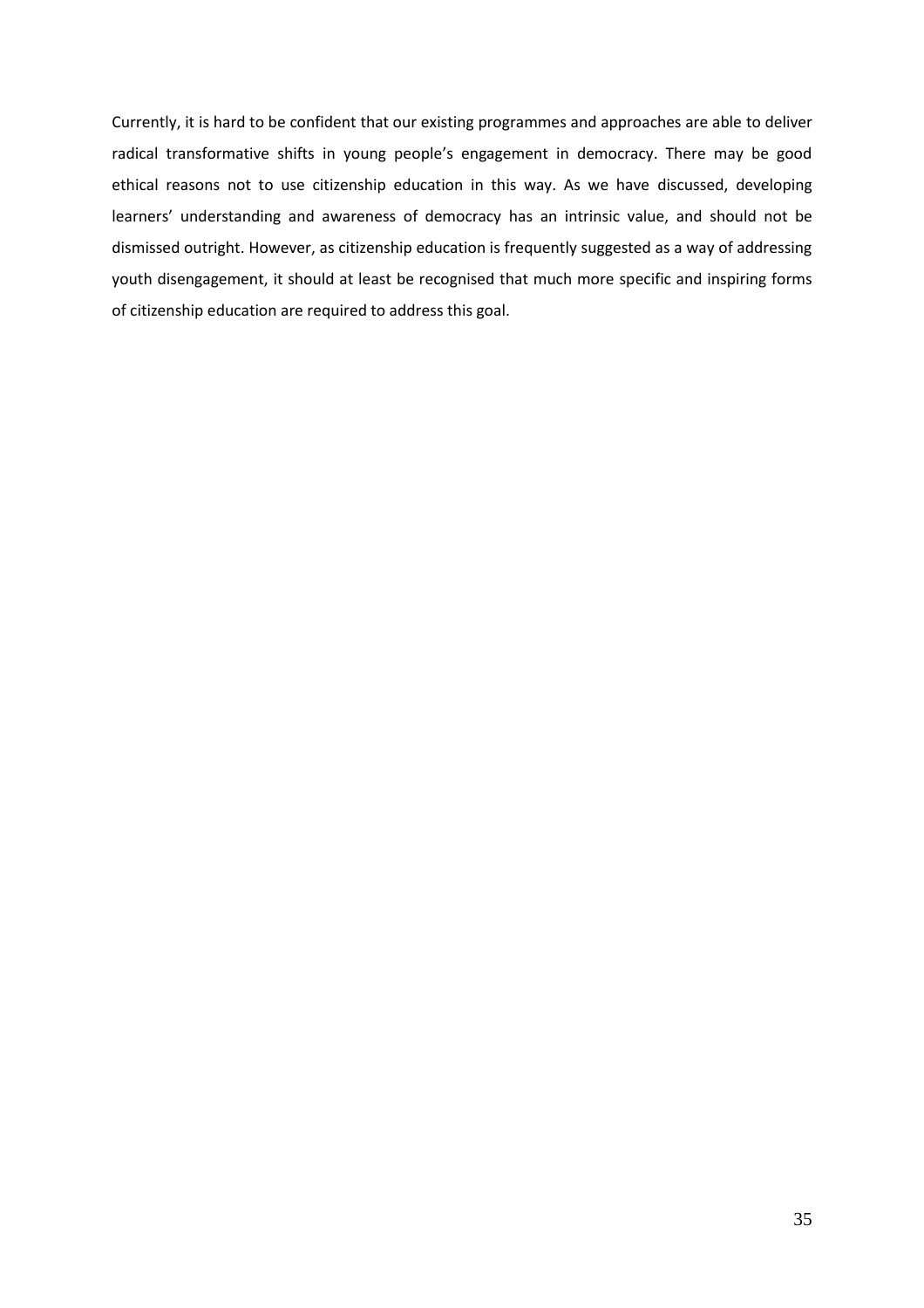## <span id="page-36-0"></span>6. References

- Alivernini F. and Manganelli S. (2011), "Is there a relationship between openness in classroom discussion and students' knowledge in civic and citizenship education?", *Procedia - Social and Behavioral Sciences*, Elsevier B.V., Vol. 15, pp. 3441-45.
- Bárta O., Boldt G. and Lavizzari A. (2021), "Meaningful Youth Political Participation in Europe: Concepts, Patterns and Policy Implications. Research Study", EU-Council of Europe Youth Partnership, Strasbourg.
- Blasko Z., Costa P. D. and Vera-Toscano E. (2018), "Civic attitudes and behavioural intentions in the 2016 International Civic and Citizenship Education Study (ICCS): New evidence for education and training policies in Europe", Publications Office of the European Union, Luxembourg.
- Cammaerts B., Bruter M., Banaji S. et al. (2014), "The Myth of Youth Apathy: Young Europeans' Critical Attitudes Toward Democratic Life", *American Behavioral Scientist*, Vol. 58 No. 5, pp. 645-64.
- Campbell D. E. (2019), "What Social Scientists Have Learned About Civic Education: A Review of the Literature", *Peabody Journal of Education*, Routledge, Vol. 94 No. 1, pp. 32-47.
- Coopmans M., Ten Dam G., Dijkstra A. B. et al. (2020), "Towards a comprehensive school effectiveness model of citizenship education: An empirical analysis of secondary schools in The Netherlands", *Social Sciences*, Vol. 9 No. 9.
- Council of Europe (2015), "Revised European Charter on the Participation of Young People in Local and Regional Life Congress of Local and Regional Authorities of the Council of Europe", Council of Europe, Strasbourg.
- Council of Europe (2017), "Learning to Live Together: Council of Europe Report on the state of citizenship and human rights education in Europe", Council of Europe, Strasbourg.
- Council of Europe (2018), *Reference Framework of Competences for Democratic Cultures, Vols I-II*, Council of Europe, Strasbourg.
- Council of Europe (n.d.), The conceptual foundations of the RFCDC framework, Council of Europe, Strasbourg.
- Council of Europe Charter on Education for Democratic Citizenship and Human Rights Education, adopted in the framework of Recommendation (CM/Rec 2010)7 of the Committee of Ministers.
- Council of Europe Recommendation CM/Rec(2012)13 of the Committee of Ministers to member States on ensuring quality education.
- Crowley A. and Moxon D. (2017), "New and innovative forms of youth participation in decisionmaking processes", Council of Europe, Strasbourg.
- Dassonneville R., Quintelier E., Hooghe M. et al. (2012), "The Relation Between Civic Education and Political Attitudes and Behavior: A Two-Year Panel Study Among Belgian Late Adolescents", *Applied Developmental Science*, Vol. 16 No. 3, pp. 140-50.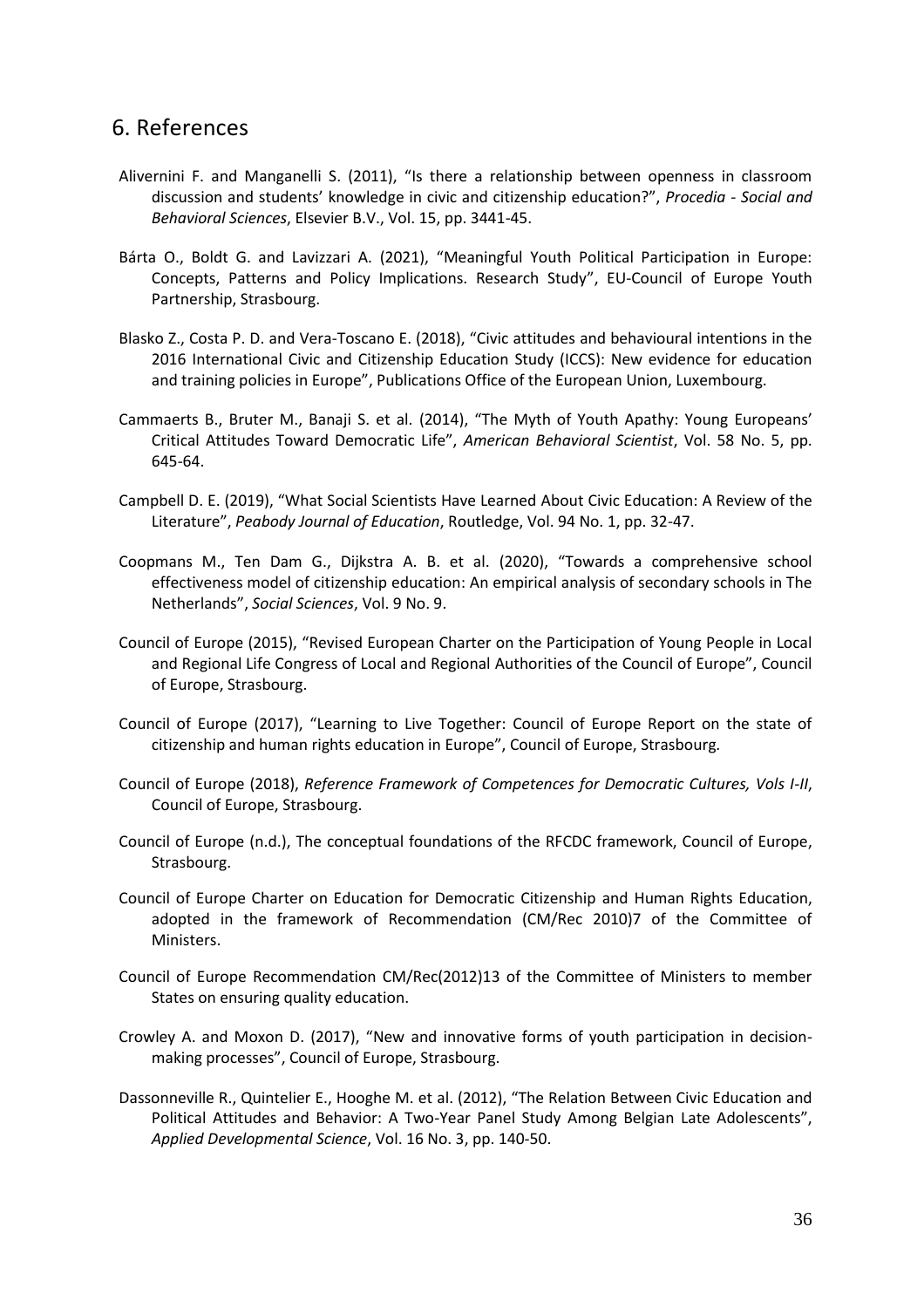- De Coster I. and Sigalas E. (2017), "Eurydice Brief Citizenship Education at School in Europe", Education, Audiovisual and Culture Executive Agency, Brussels.
- Dezelan T. and Moxon D. (2021), "Influencing and understanding political participation patterns of young people", DG COMM European Parliament, Strasbourg, available at https://doi.org/10.2861/740120.
- Donbavand S. and Hoskins B. (2021), "Citizenship education for political engagement: A systematic review of controlled trials", *Social Sciences*, Vol. 10, No. 151.
- EU Council conclusions of 12 May 2009 on a strategic framework for European co-operation in education and training ET (2020) OJC 119.
- Esser F., Baader M. S., Betz T. et al. (2016), *Reconceptualising Agency and Childhood: New Perspectives in Childhood Studies,* Taylor & Francis Group, London.
- Finlay A. K., Wray-Lake L. and Flanagan C. A. (2010), "Civic engagement during the transition to adulthood: Developmental opportunities and social policies at a critical juncture", in Sherrod L., Torney-Purta J. and Flanagan C. (eds.), *Handbook of research on civic engagement in youth*, John Wiley & Sons, Hoboken, NJ.
- Foa R. S., Klassen A., Wenger D. et al. (2020), "Youth and Satisfaction with Democracy", the Bennett Institute for Public Policy and Centre for the Future of Democracy, Cambridge.
- Garcia-Albacete G. M. (2013), "Promoting political interest in school: The role of civic education", *Growing into Politics: Contexts and Timing of Political Socialisation*, October 2002, pp. 91-113.
- Hernández E. and Galais C. (2021), "The long-lasting effects of citizenship education", *West European Politics*, pp. 1-23.
- Hoekema D. A. and Ehrlich T. (2000), "Civic Responsibility and Higher Education", *Academe*, Vol. 86 No. 5, pp. 79-80.
- Hoskins B., Janmaat J. G. and Melis G. (2017), "Tackling inequalities in political socialisation: A systematic analysis of access to and mitigation effects of learning citizenship at school", *Social Science Research*, Vol. 68, pp. 88-101.
- Hoskins B., Janmaat J. G. and Villalba E. (2012), "Learning citizenship through social participation outside and inside school: An international, multilevel study of young people's learning of citizenship", *British Educational Research Journal*, Vol. 38 No. 3, pp. 419-46.
- Hoskins B. (2018), "What type of citizens do we have in Europe? And what type of citizens do we want?" EU-Council of Europe Youth Partnership, Strasbourg.
- Hoskins B. (2020), "Different Understandings and Definitions of European Education for Democratic Citizenship", EU-Council of Europe Youth Partnership, Strasbourg.
- Hutchby I. and Moran-Ellis J. (2005), *Children and Social Competence: Arenas of Action*, *Children and Social Competence: Arenas of Action*, Farmer Press, London.
- Kallio K. P. and Häkli J. (2011), "Are there politics in childhood?", *Space and Polity*, Vol. 15 No. 1, pp. 21-34.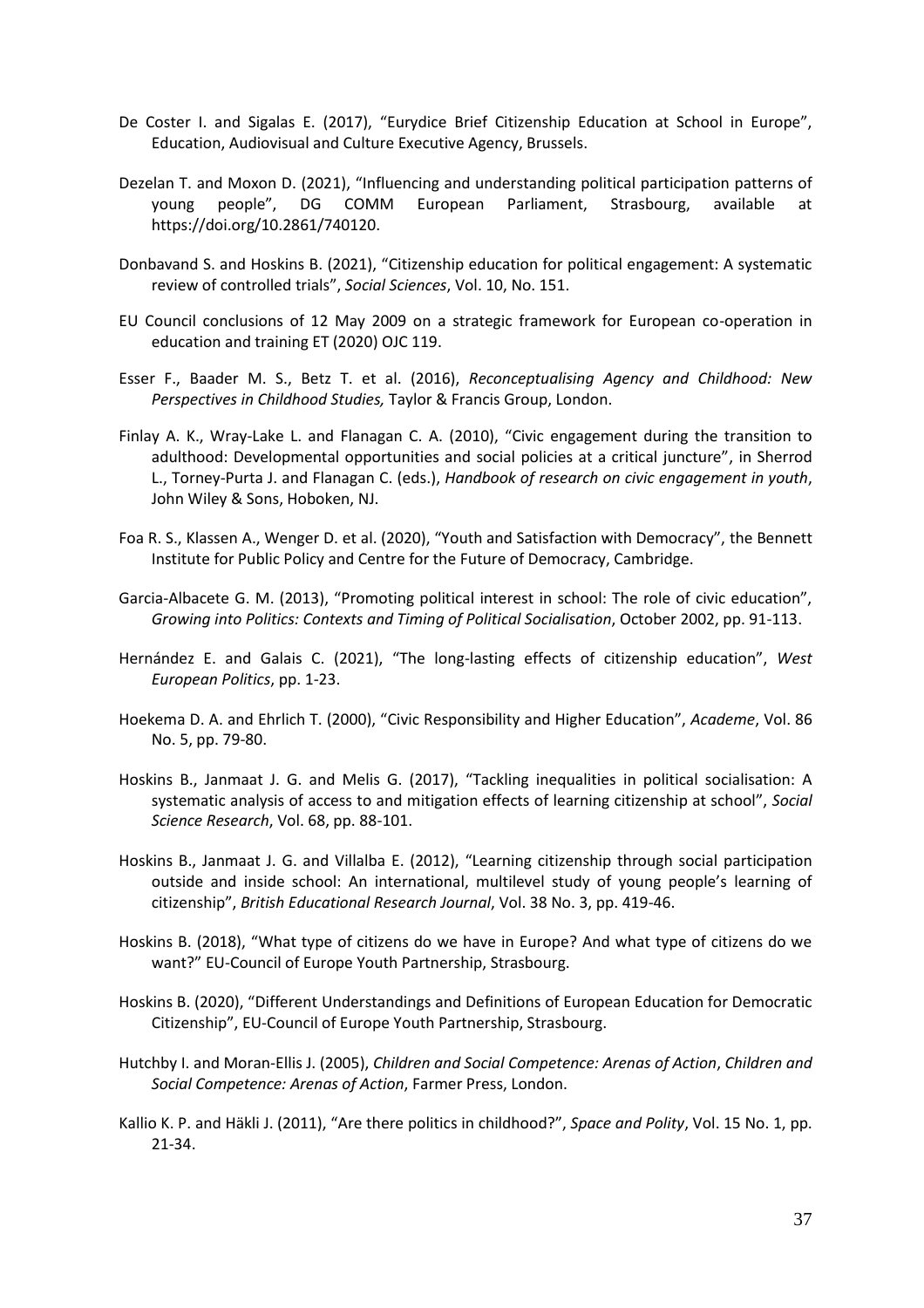- Keating A., Benton T. and Kerr D. (2012), "Evaluating the Impact of Citizenship Education in Schools", in Print M. and Lange D. (eds.), *Schools, Curriculum and Civic Education for Building Democratic Citizens*, Sense Publishers, Rotterdam.
- Keating A. and Janmaat J. G. (2016), "Education through citizenship at school: Do school activities have a lasting impact on youth political engagement?", *Parliamentary Affairs*, Vol. 69 No. 2, pp. 409-29.
- Knowles R. T., Torney-Purta J. and Barber C. (2018), "Enhancing citizenship learning with international comparative research: Analyses of IEA civic education datasets", *Citizenship Teaching and Learning*, Intellect Ltd., Vol. 13 No. 1, pp. 7-30.
- Krzywosz-Rynkiewicz B., Zalewska A. M. and Karakatsani D. (2017), "Does Citizenship Education Matter? Young People's Citizenship Activity in Countries with Different Citizenship Education Experience," *Citizenship Teaching & Learning*, Vol. 12 No. 2, pp. 171-88.
- Larkins C. (2014), "Enacting children's citizenship: Developing understandings of how children enact themselves as citizens through actions and Acts of citizenship", *Childhood*, Vol. 21 No. 1, pp. 7- 21.
- Manning N. and Edwards K. (2014), "Does civic education for young people increase political participation? A systematic review," *Educational Review*, Vol. 66 No. 1, pp. 22-45.
- Moxon D. and Pantea M.-C. (2021), "8th Cycle of The EU Youth Dialogue Qualitative Consultation Report: Space for Democracy and Participation", n. Instituto Português do Desporto e Juventude, I.P., Lisbon.
- Neundorf A. and Smets K. (2017), "Political Socialization and the Making of Citizens", in Oxford Handbook Online, Oxford University Press, available at [https://doi.org/10.1093/OXFORDHB/9780199935307.013.98,](https://doi.org/10.1093/OXFORDHB/9780199935307.013.98) accessed 19 November 2021.
- Nicoll K., Fejes A., Olson M. et al. (2013), "Opening discourses of citizenship education: a theorization with Foucault", *Journal of Education Policy*, Vol. 28 No. 6, pp. 828-46.
- Ohana Y. (2020), "What's Politics Got to do with it? European youth work programmes and the development of critical youth citizenship", Jugend für Europa, Germany.
- Pais A. and Costa M. (2020), "An ideology critique of global citizenship education", *Critical Studies in Education*, Vol. 61 No. 1, pp. 1-16.
- Paris Declaration (2015), Informal meeting of European Union Education Ministers Paris, Tuesday 17 March 2015 Declaration on Promoting citizenship and the common values of freedom, tolerance, and non-discrimination through education.
- Pashby K., da Costa M., Stein S. et al. (2020), "A meta-review of typologies of global citizenship education", *Comparative Education*, Taylor & Francis, Vol. 56 No. 2, pp. 144-64.
- Persson M. (2015), "Classroom Climate and Political Learning: Findings from a Swedish Panel Study and Comparative Data", *Political Psychology*, Vol. 36 No. 5, pp. 587-601.
- Pontes A. I., Henn M., Griffiths M. D., et al. (2017). Validation of the Online Political Engagement Scale in a British population survey, *Aloma: Revista de Psicologia, Ciències de l'Educació i de l'Esport*, Vol, 35, No. 1, pp. 13-21.